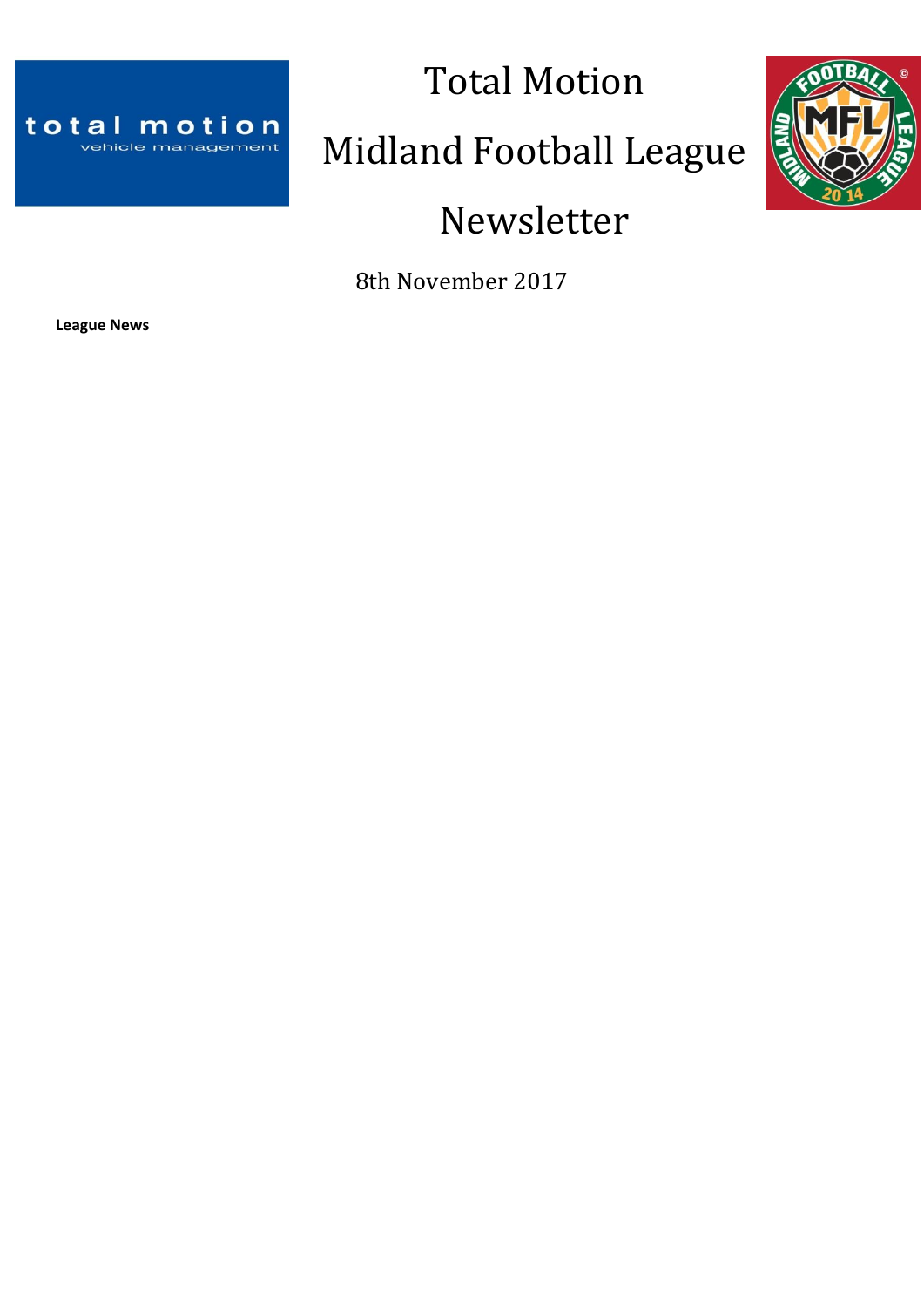#### **Travels of the Press Officer**

## **Saturday 4th November**

## **Total Motion Midland Football League Premier Division**

#### **Sporting Khalsa 3 Coventry United 0**

With work on the new pitch delayed, this game took place at The Aspray Arena. 3<sup>rd</sup> placed Sporting Khalsa were on a run of 14 games unbeaten and with visitors Coventry United in 5<sup>th</sup> place, a tough examination was anticipated. The visitors would have the first attempt on goal, Bobby Moseley's shot blocked and Tommy Glasscoe clearing the bar with the follow up. Khalsa took the lead in the 4<sup>th</sup> minute when Kyle Brady raced clear of the defence and slotted the ball past the advancing Richard Morris. Brady almost grabbed a second two minutes later when his curling shot was gathered at the near post by Morris. Brady was a constant threat for the home side and he was off target again in the 14<sup>th</sup> minute. A minute later Marvin Nisbett cut in from the left and saw his shot blocked by a defender. Another mistake at the back by United allowed Brady to tee up Craig Bannister but the striker was wide with his effort. Brady wasted another glorious chance in the 20<sup>th</sup> minute when he was sent clear, but his first touch was poor, and the ball ran away for a goalkick. United began to make inroads into the Khalsa defence but found the central defenders Tes Robinson and Leon Miles difficult to breach. In the 33<sup>rd</sup> minute, Mitch Piggon manged to get the wrong side of the Khalsa back line but after being forced wide by keeper Sam Arnold, he hit his shot into the sidenetting. The visitors continued to press and dominated possession without forcing Arnold into a save.

Khalsa created an opening in the 47<sup>th</sup> minute but Nisbett was off target with his volley. United were awarded a freekick in the  $51<sup>st</sup>$  minute which was delivered into the danger area by Craig Reid however Piggon could only head over. The visitors should have been level in the 58<sup>th</sup> minute. An excellent cross from Moseley picked out the unmarked Piggon in the 6-yard box. With the whole goal to aim at, he placed his header wide of the target. The game was now end to end and Brady teed up Liam Hot who sidefooted wide when he should have hit the target. In the 66<sup>th</sup> minute, United claimed a penalty when Holt challenged Gift Mussa, but the referee awarded a corner to the disgust of the visiting contingent. Within a minute Khalsa should have doubled their lead. From the United corner, Khalsa broke and had a three against one situation. The pass was delayed, and Davis Meese eventually forced Morris into a save. Back came United and Lewis Rankin was just over with s drive from the edge of the area. Again, the response was immediate, and Brady swivelled past two defenders but shot over from a tight angle. The visitors were still looking susceptible at the back and Brady created a chance for Bannister, but his shot was blocked by the defence. United

were awarded a free-kick on the edge of the Khalsa area and Rankin's shot was on target but comfortably saved by Arnold. In the 80<sup>th</sup> minute a shot from Kyle Barnet took a deflection and looped over the Khalsa bar. Khalsa doubled their lead in the 82<sup>nd</sup> minute. Holt beat two defenders on the left and crossed to the far post where Bannister forced the ball home despite a valiant effort from Morris. Piggon had a chance to pull a goal back for United but his shot took a slight deflection behind for a corner. In the 87th minute, Mykel Beckley, looking yards offside, raced through on goal but his shot was wide. Khalsa sealed all three points in the 88<sup>th</sup> minute. Nisbett played the ball inside to Holt and this time the midfielder picked his spot and fired into the corner.

A cracking game of football between two very good sides.

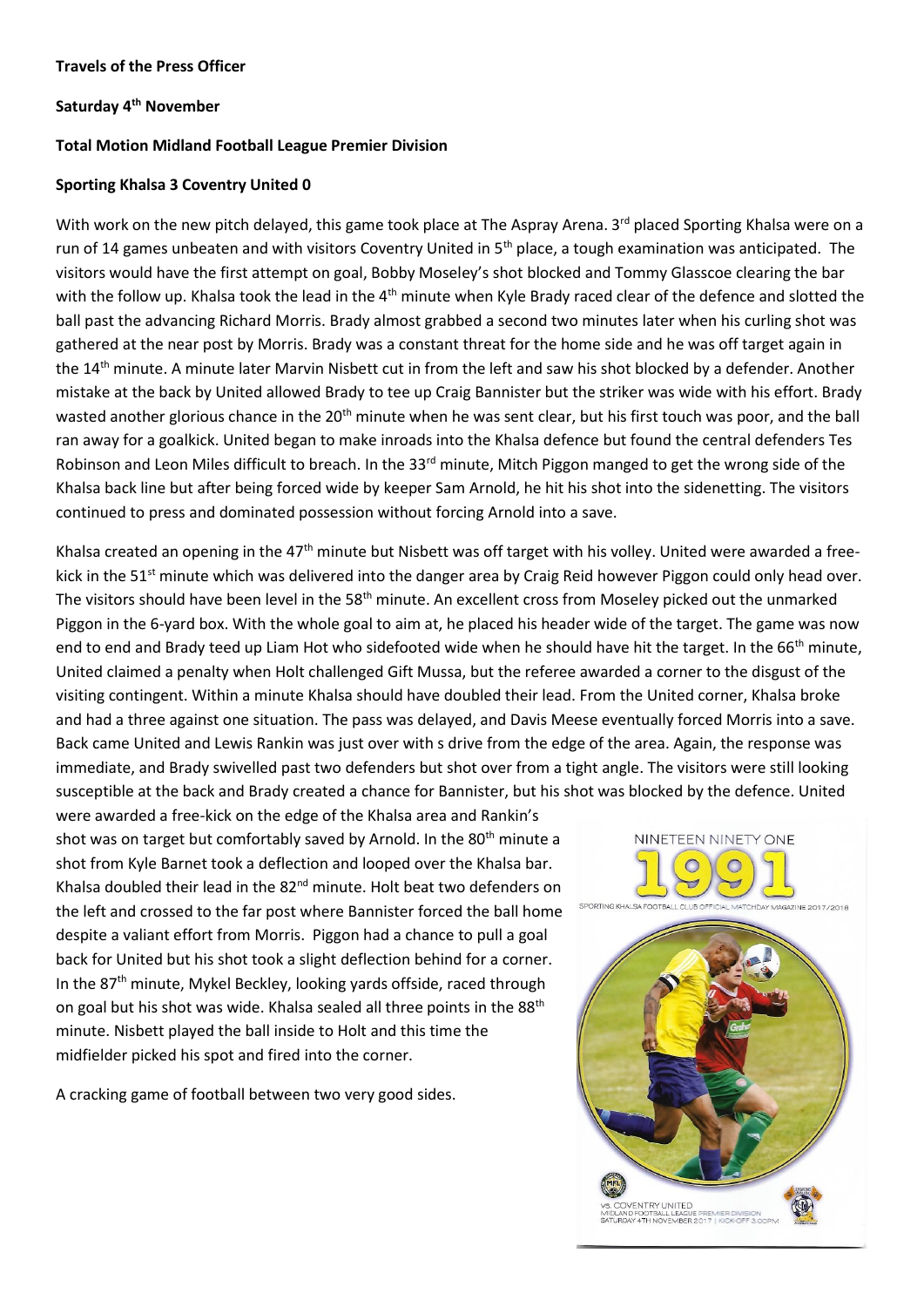## **Review**

## **Premier Division**

The top spot in the Premier Division changed hands yet again as former leaders **Bromsgrove Sporting** were beaten 3- 1 at **Highgate United** with Marco Adaggio scoring twice. **Coleshill Town** regained top spot with a 5-0 win at **Long**  Eaton United inspired by a hat-trick from Jordan Nadat. Sporting Khalsa are up to 2<sup>nd</sup> with a 3-0 win over Coventry **United** at the Aspray Arena. Two goals from Lee Hughes gave **Worcester City** a 2-0 win over **Haughmond** at The Victoria Ground and they are 7 points off the top with two games in hand. **Coventry Sphinx** are 5th following a 5-0 win over **Quorn** at Sphinx Drive, Ryan Harkin bagging a double just before half-time to send them on their way. **Heanor Town** are now 6<sup>th</sup>, an Elliot Reeves penalty the only goal of the game at The Town Ground against **Westfields**. **Boldmere St Michaels** climbed off the bottom of the table as Ryan Nesbitt scored all three in a 3-1 win over **AFC Wulfrunians**. Marcus Tudgay was another player to score a hat-trick, his came in a 4-3 defeat for **South Normanton Athletic** at **Loughborough University**. A brace from Shay Brennan gave **Shepshed Dynamo** an early 2-0 lead at **Shawbury United** but they needed a Niall Prenderville injury-time winner to take all 3 points, 4-3 the final score. **Rocester** moved out of the bottom three with a 3-2 win at **Rugby Town**, Martin Smyth with the winner deep into stoppage time. A goal from Dan Sweeney gave **Stourport Swifts** a 1-0 win at **Lye Town**.

Highgate United are up to 5<sup>th</sup> following a 2-1 win at AFC Wulfrunians. Wulfs took the lead in the 20<sup>th</sup> minute but Scott Rickards equalised for Highgate midway through the second half. With a minute remaining Marco Adaggio scored what was to be the winner.

Another dramatic Wednesday night at Allpay Park as **Westfields** came from 3-1 down to defeat **Haughmond** 4-3. Jamie Hyne scored twice for Haughmond but a Jamie Molyneux goal in the 88th minute gave Westfields the points. Long Eaton United move up to 16<sup>th</sup> position with a 3-2 win at Quorn.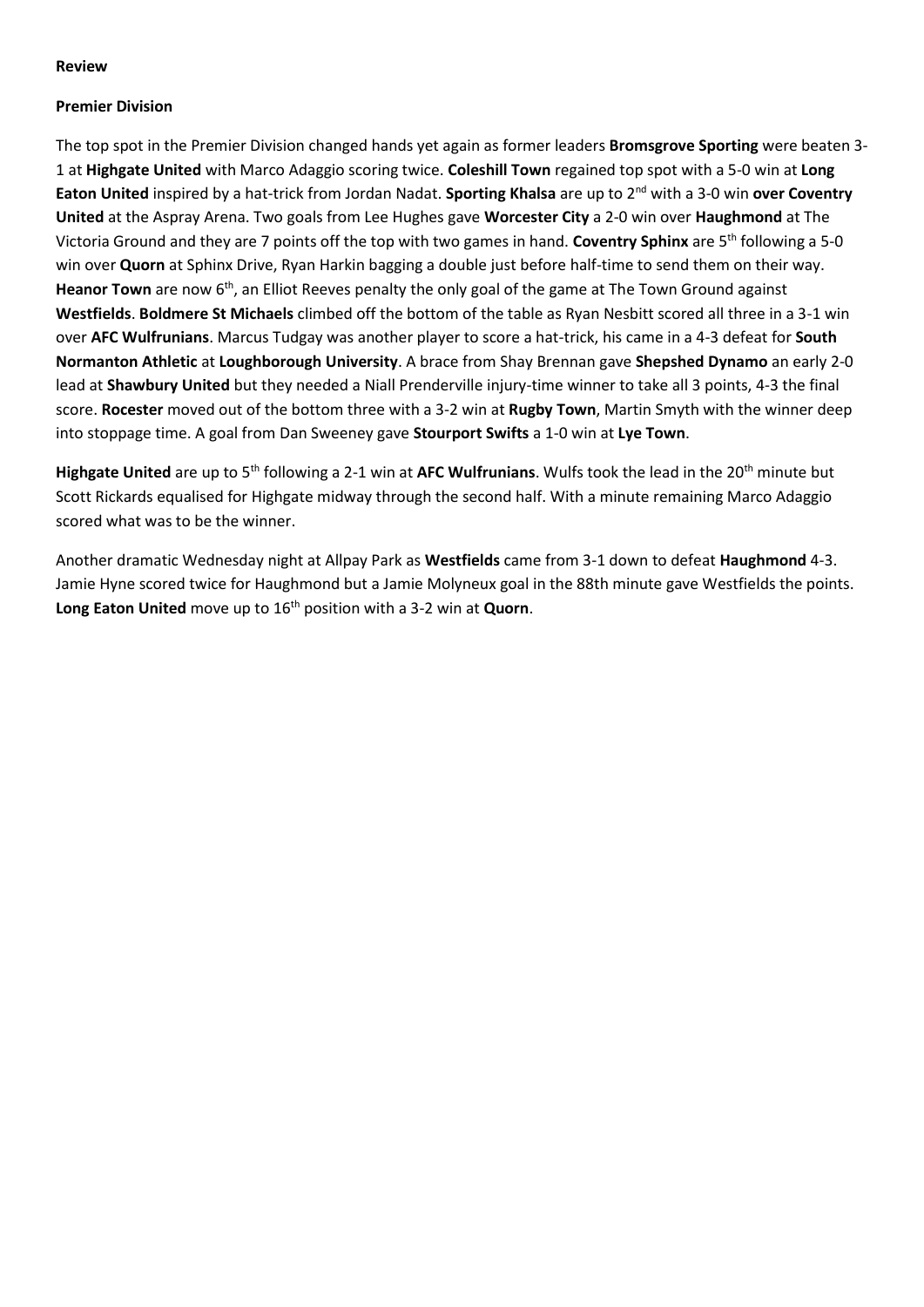# **League Table**

| 1 Coleshill Town                                    |  |  |  | 17122 3 4022 18 38         |    |
|-----------------------------------------------------|--|--|--|----------------------------|----|
| 2 Sporting Khalsa                                   |  |  |  | 17114 2 4119 22 37         |    |
| 3 Bromsgrove Sporting                               |  |  |  | 16112 3 3317 16 35         |    |
| 4 Worcester City                                    |  |  |  | 15 9 4 2 39 16 23 31       |    |
| 5 Highgate United                                   |  |  |  | 15 8 3 4 25 18 7 27        |    |
| 6 Coventry Sphinx                                   |  |  |  | 15 8 3 4 27 22 5 27        |    |
| 7 Heanor Town                                       |  |  |  | 13 8 1 4 24 19 5 25        |    |
| 8 Coventry United                                   |  |  |  | 14 7 3 4 32 21 11 24       |    |
| 9 Shepshed Dynamo                                   |  |  |  | 14 7 2 5 35 20 15 23       |    |
| 10 Stourport Swifts                                 |  |  |  | 15 7 2 6 30 32 -2 23       |    |
| 11 Westfields                                       |  |  |  | 13 7 1 5 32 24 8 22        |    |
| 12 AFC Wulfrunians                                  |  |  |  | 15 7 0 8 21 30 -9 21       |    |
| 13 Rugby Town                                       |  |  |  | 14 5 3 6 19 18 1           | 18 |
| 14 Lye Town                                         |  |  |  | 15 4 5 6 16 21 - 5 17      |    |
| 15 Loughborough University 14 5 1 8 1826 -8 16      |  |  |  |                            |    |
| 16 Long Eaton United                                |  |  |  | 15 4 3 8 21 33 - 12 15     |    |
| 17 Haughmond                                        |  |  |  | 14 3 3 8 17 26 -9 12       |    |
| 18 Rocester                                         |  |  |  | 14 3 2 9 21 37 - 16 11     |    |
| 19 South Normanton Athletic 15 3 2 10 15 33 - 18 11 |  |  |  |                            |    |
| 20 Quorn                                            |  |  |  | 15 2 3 10 18 40 - 22 9     |    |
| 21 Boldmere St Michaels                             |  |  |  | 13 2 2 9 15 34 - 19 8      |    |
| 22 Shawbury United                                  |  |  |  | 14 2 1 1 1 2 1 3 2 - 1 1 7 |    |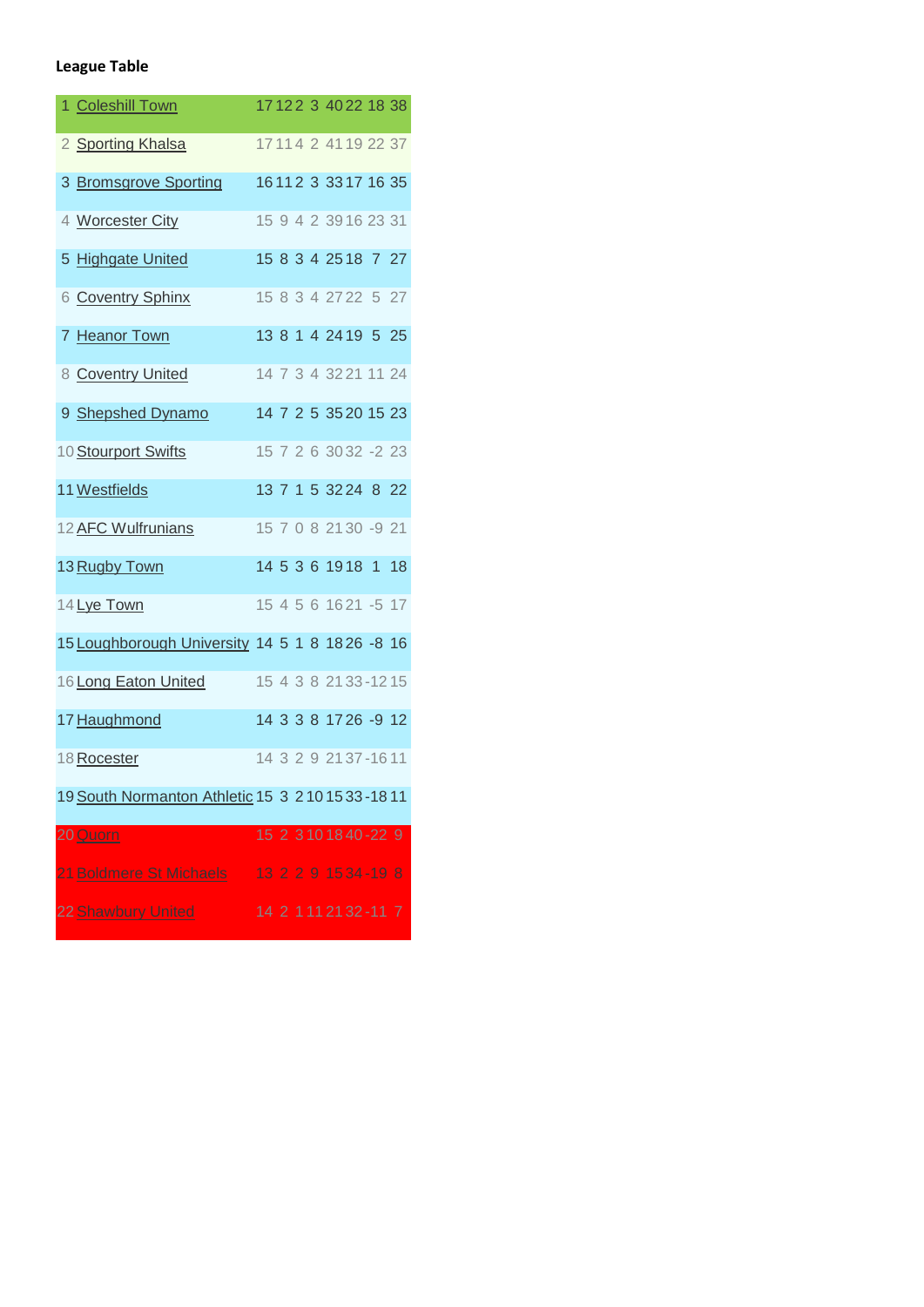Leaders **Studley** saw their lead at the top cut to 5 points as they drew 2-2 at home to **Atherstone Town**. Alex Naughton gave the Adders the lead but two goals from Gareth Evans turned the game in Studley's favour. The Adders came back and grabbed a point through Alan Miller. 2<sup>nd</sup> placed Walsall Wood closed the gap with an emphatic 7-0 win at bottom club **Coventry Alvis**. New signings Stan Mugisha and Matt Gardner set them on the way with Tony Clarke grabbing two and Paul Sullivan a hat-trick off the bench. Jamie Walker scored a hat-trick for 3<sup>rd</sup> placed **Ilkeston Town** as they beat **Paget Rangers** 6-0 at The New Manor Ground. Two goals from Steve Hart helped **Hinckley AFC** recover from a goal down to beat **Leicester Road** in the local derby at St Johns Park. **Coventry Copsewood** are up to 6th, Craig Civcelis scoring twice in a 3-2 win at **Stafford Town**. Sean Kavanagh scored twice as **Racing Club Warwick** beat **Nuneaton Griff** 5-0 at Townsend Meadow. **Littleton** climbed into the top half of the table following a 4-0 win at home to **Bolehall Swifts** with Daniel Carter scoring all four. **Lichfield City** continued their run of good results with a 2-0 win over **Heather St Johns**. There were three 1-1 draw featuring sides in the bottom half of the table. **Pershore Town** at **Brocton**, **Cadbury Athletic** at **Chelmsley Town** and **Uttoxeter Town** at **Heath Hayes**.

**Stafford Town** climbed away from the relegation zone with a fine 1-0 win at **Lichfield City**, Tom Doody with the goal in the second half. **Heather St Johns** took a 2 goal lead inside 18 minutes at home to **Littleton** but two second half goals earned the visitors a point. Alex Naughton scored a hat-trick as **Atherstone Town** moved up to 4th with a 3-0 win at **Pershore Town**. **Coventry Alvis** and **Nuneaton Griff** battled out a goalless draw which moves Griff out of the relegation zone.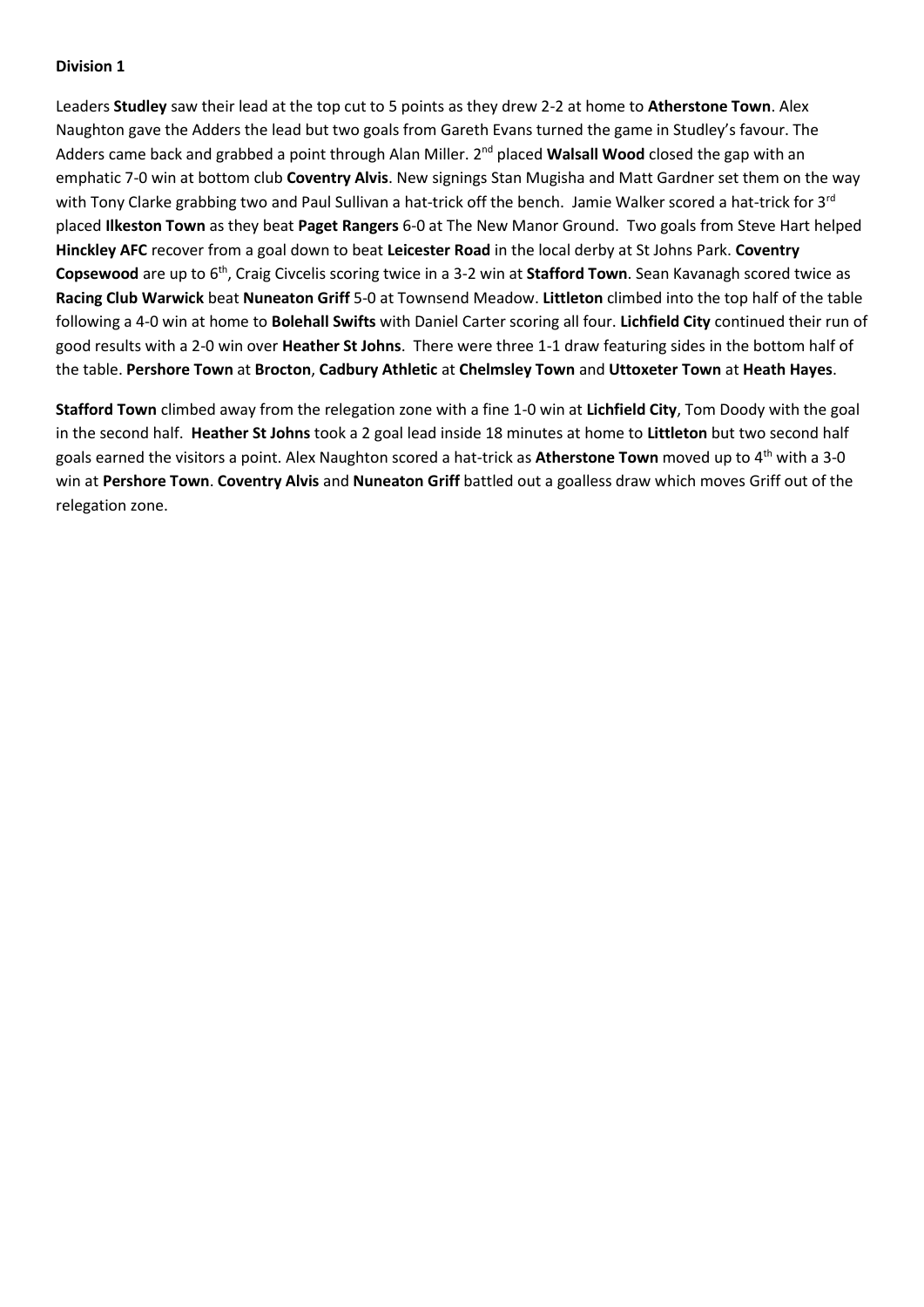# **League Table**

| 1 Studley                                  |  |  |  | 16123 1 3617 19 39      |  |
|--------------------------------------------|--|--|--|-------------------------|--|
| 2 Walsall Wood                             |  |  |  | 13 11 1 1 43 7 36 34    |  |
| 3 Ilkeston Town                            |  |  |  | 17 10 3 4 42 20 22 33   |  |
| 4 Atherstone Town                          |  |  |  | 14 9 3 2 37 19 18 30    |  |
| 5 Hinckley AFC                             |  |  |  | 15 9 2 4 50 27 23 29    |  |
| 6 Coventry Copsewood 16 9 1 6 27 24 3 28   |  |  |  |                         |  |
| 7 Leicester Road                           |  |  |  | 14 8 3 3 27 19 8 27     |  |
| 8 Racing Club Warwick 13 7 3 3 29 19 10 24 |  |  |  |                         |  |
| 9 Lichfield City                           |  |  |  | 14 6 5 3 3 2 2 5 7 2 3  |  |
| 10 Littleton                               |  |  |  | 15 7 1 7 29 23 6 22     |  |
| 11 Heath Hayes                             |  |  |  | 15 4 6 5 41 38 3 18     |  |
| 12 Paget Rangers                           |  |  |  | 14 5 3 6 23 29 -6 18    |  |
| 13 Heather St Johns                        |  |  |  | 13 5 2 6 36 30 6 17     |  |
| 14 Bolehall Swifts                         |  |  |  | 15 5 2 8 2038-1817      |  |
| 15 Chelmsley Town                          |  |  |  | 14 5 1 8 1936-1716      |  |
| 16 Stafford Town                           |  |  |  | 17 5 0 12 23 35 - 12 15 |  |
| 17 Uttoxeter Town                          |  |  |  | 17 4 2 11 26 40 - 14 14 |  |
| 18 Brocton                                 |  |  |  | 12 3 3 6 21 26 -5 12    |  |
| 19 Cadbury Athletic                        |  |  |  | 15 2 6 7 22 30 -8 12    |  |
| 20 Nuneaton Griff                          |  |  |  | 14 3 3 8 12 31 - 19 12  |  |
| 21 Pershore Town                           |  |  |  | 15 3 210 21 37 - 16 11  |  |
| 22 Coventry Alvis                          |  |  |  | 16 2 113 9 55 - 46 7    |  |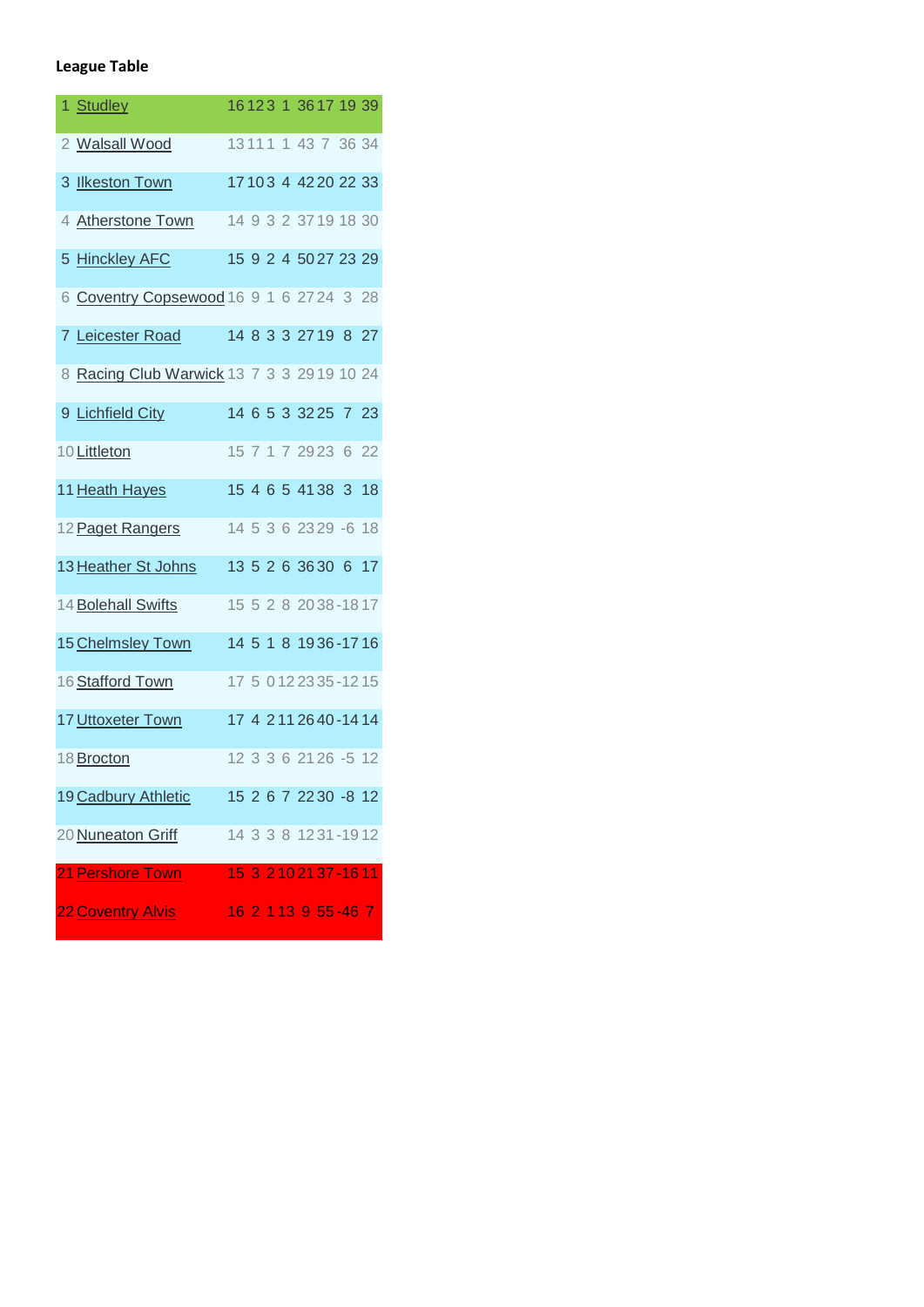**NKF Burbage** returned to the top of the table following a 2-1 win at **Fairfield Villa** thanks to a double from Tom Smith. **Montpellier** stay 3rd as they drew 0-0 with new look **Pelsall Villa** at The ML Safety Stadium. **Feckenham** are up to 6th, Ben Welsh scoring twice in a 4-2 win at **Knowle**. **Northfield Town** are now 5th as they beat **Barnt Green Spartak** 3-2 at Shenley Lane. **Earlswood Town** are 8th following a 2-0 win at 14th placed **Bloxwich Town**.

| 1 NKF Burbage                                  | 1182129131626             |
|------------------------------------------------|---------------------------|
| 2 Hampton                                      | 118122216625              |
| 3 Montpellier                                  | 1172236132323             |
| 4 Knowle                                       | 126062624 2 18            |
| 5 Northfield Town                              | 125341615 1 18            |
| 6 Feckenham                                    | 116051921 -2 18           |
| 7 Smithswood Firs                              | 8 5 1 2 2 2 1 1 1 1 1 1 6 |
| 8 Earlswood Town                               | 113441519-413             |
| 9 Moors Academy                                | 9 3 3 3 1 5 21 - 6 1 2    |
| 10 Droitwich Spa                               | 8 3 2 3 1 0 1 0 1 1 1     |
| 11 Coton Green                                 | 8 2 4 2 1 4 1 2 2 1 0     |
| 12 Fairfield Villa                             | 112361525-109             |
| 13 Redditch Borough                            | 8 2 2 4 1 3 1 5 - 2 8     |
| 14 Bloxwich Town                               | 122281927-88              |
| 15 Barnt Green Spartak 11 1 4 6 1 4 2 8 - 14 7 |                           |
| 16 Pelsall Villa                               | 8 0 3 5 8 2 3 - 1 5 3     |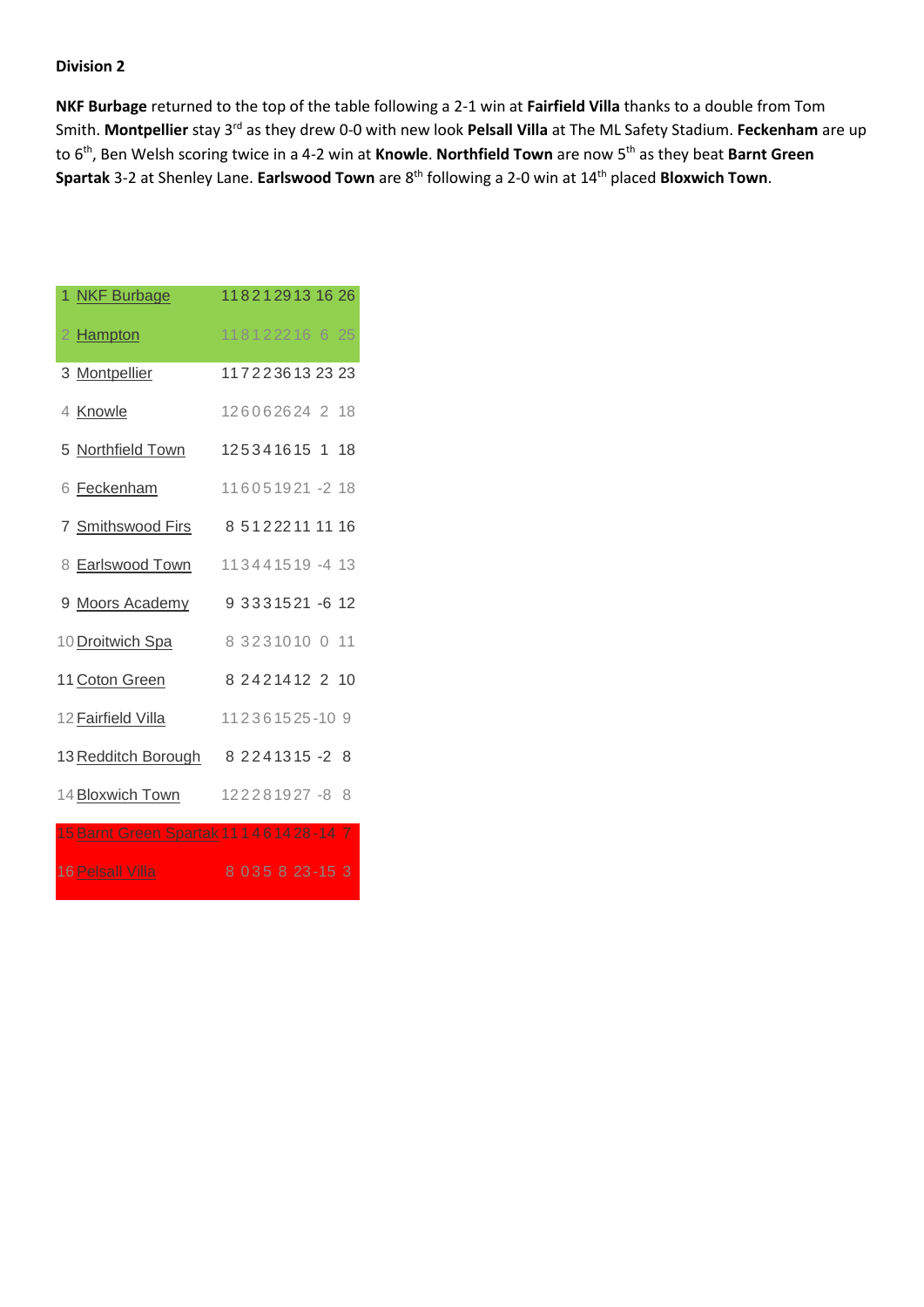**FC Stratford** made it 6 wins out of 6 as they beat **Enville Athletic** 3-0 at Hall Drive. Bartestree are in 3<sup>rd</sup> place, Marc Avery scoring twice in a 5-2 win over **Shipston Excelsior**. AFC Solihull are up to 6<sup>th</sup> place following their 4<sup>th</sup> win on the trot. Jack Shields and Elliot Price both scored twice in the 5-0 win at **Coventrians**. **Castle Vale Town** picked up their first win of the season beating **Leamington Hibernian** 1-0 at Cubbington. **Birmingham Tigers** move up to 11th as they recorded a 3-1 victory over **CT Shush**. **Central Ajax** remain undefeated as they beat **Continental Star** 2-1 at The Hub.

| 1 GNP Sports                                      |  |  |  | 7 7 0 0 20 9 11 21      |  |
|---------------------------------------------------|--|--|--|-------------------------|--|
| 2 FC Stratford                                    |  |  |  | 6 60042 2 40 18         |  |
| 3 Bartestree                                      |  |  |  | 9 6032715 12 18         |  |
| 4 Alcester Town                                   |  |  |  | 8 5 1 2 2 5 1 2 1 3 1 6 |  |
| 5 Shipston Excelsior                              |  |  |  | 105052929 0 15          |  |
| 6 AFC Solihull                                    |  |  |  | 104242721 6 14          |  |
| 7 CT Shush                                        |  |  |  | 9 3421611 5 13          |  |
| 8 Central Ajax                                    |  |  |  | 6 3 3 0 1 3 7 6 12      |  |
| 9 Boldmere Sports & Social Falcons 8 4041917 2 12 |  |  |  |                         |  |
| 10 Coventrians                                    |  |  |  | 9 3 1 5 2 0 2 3 - 3 1 0 |  |
| 11 Birmingham Tigers                              |  |  |  | 8 3 1 4 1 6 2 4 - 8 10  |  |
| 12 Inkberrow                                      |  |  |  | 7 2 2 3 1 7 1 6 1 8     |  |
| 13 Enville Athletic                               |  |  |  | 8 1 3 4 6 1 7 - 11 6    |  |
| 14 Continental Star                               |  |  |  | 8 206 9 28-19 6         |  |
| 15 Leamington Hibernian                           |  |  |  | 9 1 2 6 9 3 1 - 2 2 5   |  |
| 16 Castle Vale Town                               |  |  |  | 10118841-334            |  |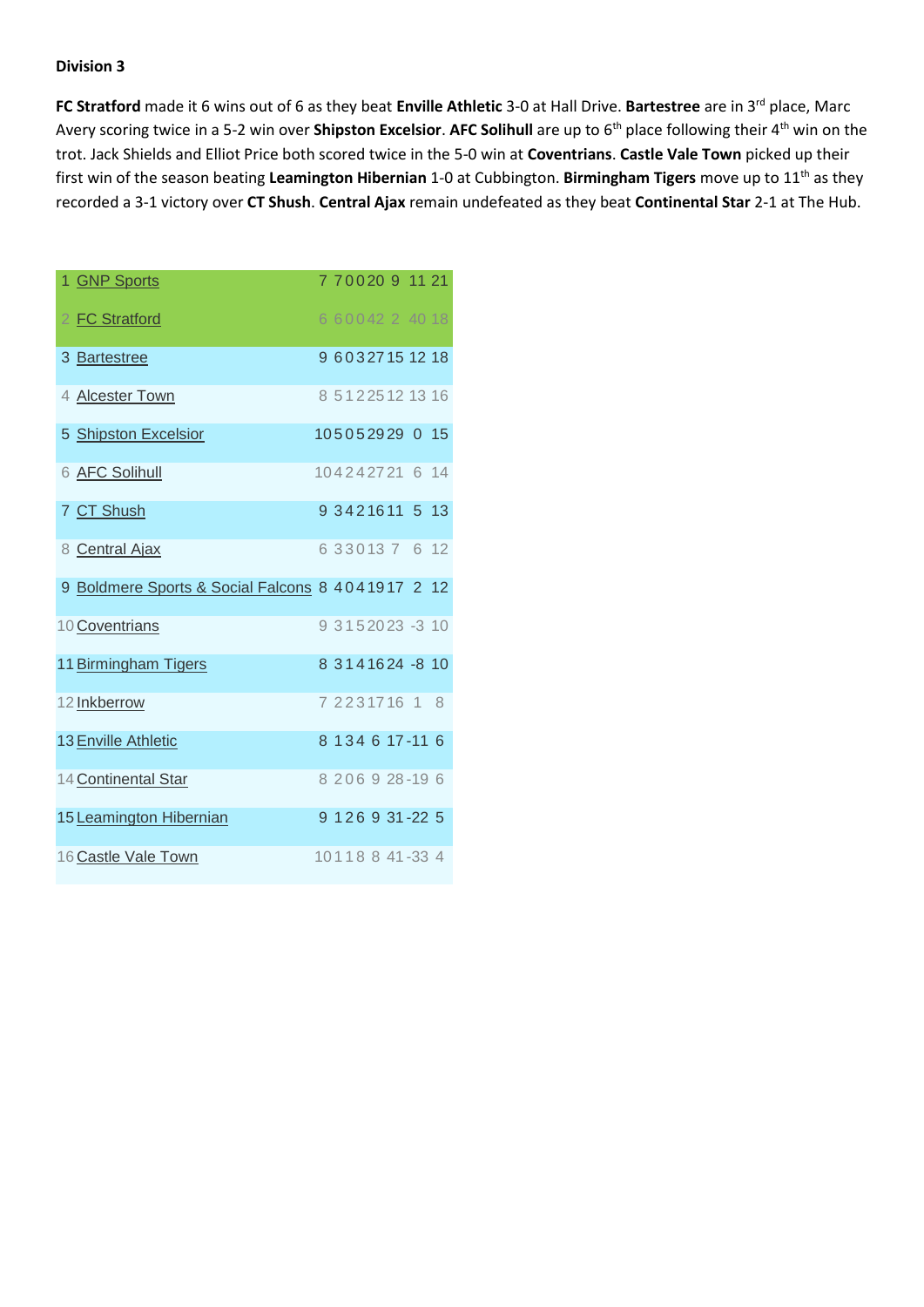## **Les James Challenge Cup**

**Droitwich Spa** made it into the quarter finals, Louis Bridges scoring twice in a 3-0 win over **Alcester Town**. **Coton Green** and **Moors Academy** were tied at 2-2 after 90 minutes. The penalty shoot-out went the way of Coton Green, 4 spot kicks to 3

## **President's Cup**

**Ryan Walker** scored four time as Hampton reached the semi-final, beating **Redditch Borough** 5-0.

## **Challenge Vase**

There was another penalty shoot out to decide a semi-final place in the Challenge Vase. **Boldmere Sports & Social Falcons** and **GNP Sports** shared 4 goals, but the tie went the way of GNP, 5-4 on penalties.

## **Polymac Packaging League Cup**

**Boldmere St Michaels** are through to a 3rd round tie at Racing Club Warwick following a 5-3 win over tenants **Paget Rangers** at The Trevor Brown Memorial Ground.

#### **Other Cups**

A last-minute penalty from Elliot Reeves sent **Heanor Town** through to the next round of the Derbyshire Senior Cup with a 1-0 win over Borrowash Victoria. Two goals from Tim Hopkinson helped **Ilkeston Town** to a 3-0 win over Dronfield in the sane competition. Marcus Tudgay scored another hat-trick for **South Normanton Athletic** and with two goals from Luke Crosby they beat Clay Cross 5-3.

**Sporting Khalsa** came from behind to beat Warstone Wanderers in the JW Hunt Cup at The Aspray Arena. Former Khalsa player Aaron Perrin scored twice as Warstones took a 3-2 half-time lead. Rikardo Reid scored twice in the second half to see Khalsa through. **Bloxwich Town** are through to the next round following a penalty shoot-out win over Wrens Nest after they had finished goalless after 90 minutes.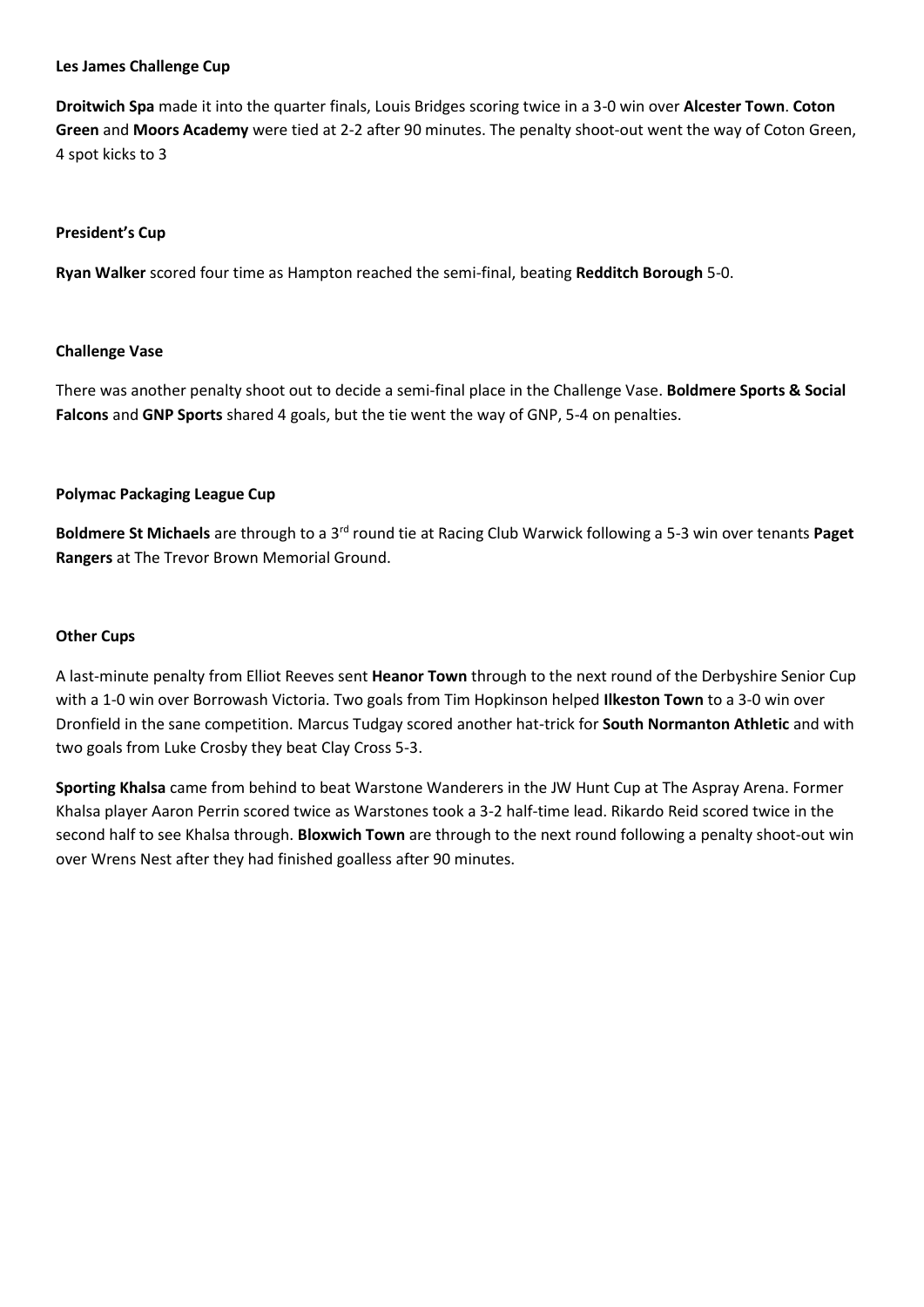#### **Reserves**

## **CHALLENGE TROPHY ROUND 1, Group**

| "A"                        |   |              |                         |                         |
|----------------------------|---|--------------|-------------------------|-------------------------|
| <b>Bolehall Swifts</b>     | 0 | $\mathsf{v}$ | 3                       | Coton Green             |
| Gresley                    |   | V            |                         | <b>2</b> Lichfield City |
|                            |   |              |                         |                         |
| <b>RESERVE DIVISION</b>    |   |              |                         |                         |
| <b>Bromsgrove Sporting</b> | 0 | $\mathsf{v}$ | $\overline{\mathbf{3}}$ | Alvechurch              |
| <b>Nuneaton Griff</b>      |   | v            | 0                       | Knowle                  |

| 1 Gresley Reserves                           |  |  | 4310135810     |  |  |
|----------------------------------------------|--|--|----------------|--|--|
| 2 Nuneaton Griff Reserves                    |  |  | 63121013-310   |  |  |
| 3 Coton Green Reserves                       |  |  | 43017349       |  |  |
| 4 Alvechurch Reserves                        |  |  | 530210829      |  |  |
| 5 Cadbury Athletic Reserves                  |  |  | 520312666      |  |  |
| <b>6 Bolehall Swifts Reserves</b>            |  |  | $31116$ 7 -1 4 |  |  |
| <b>7 Knowle Reserves</b>                     |  |  | 41034 7-33     |  |  |
| 8 Bromsgrove Sporting Reserves 4103 4 8 -4 3 |  |  |                |  |  |
| 9 Lichfield City Reserves                    |  |  | 3012 4 13-9 1  |  |  |

# **BIRMINGHAM SATURDAY AMATEUR CUP ROUND 2**

FC Stratford "A" **4** v **2** Cadbury Athletic Res.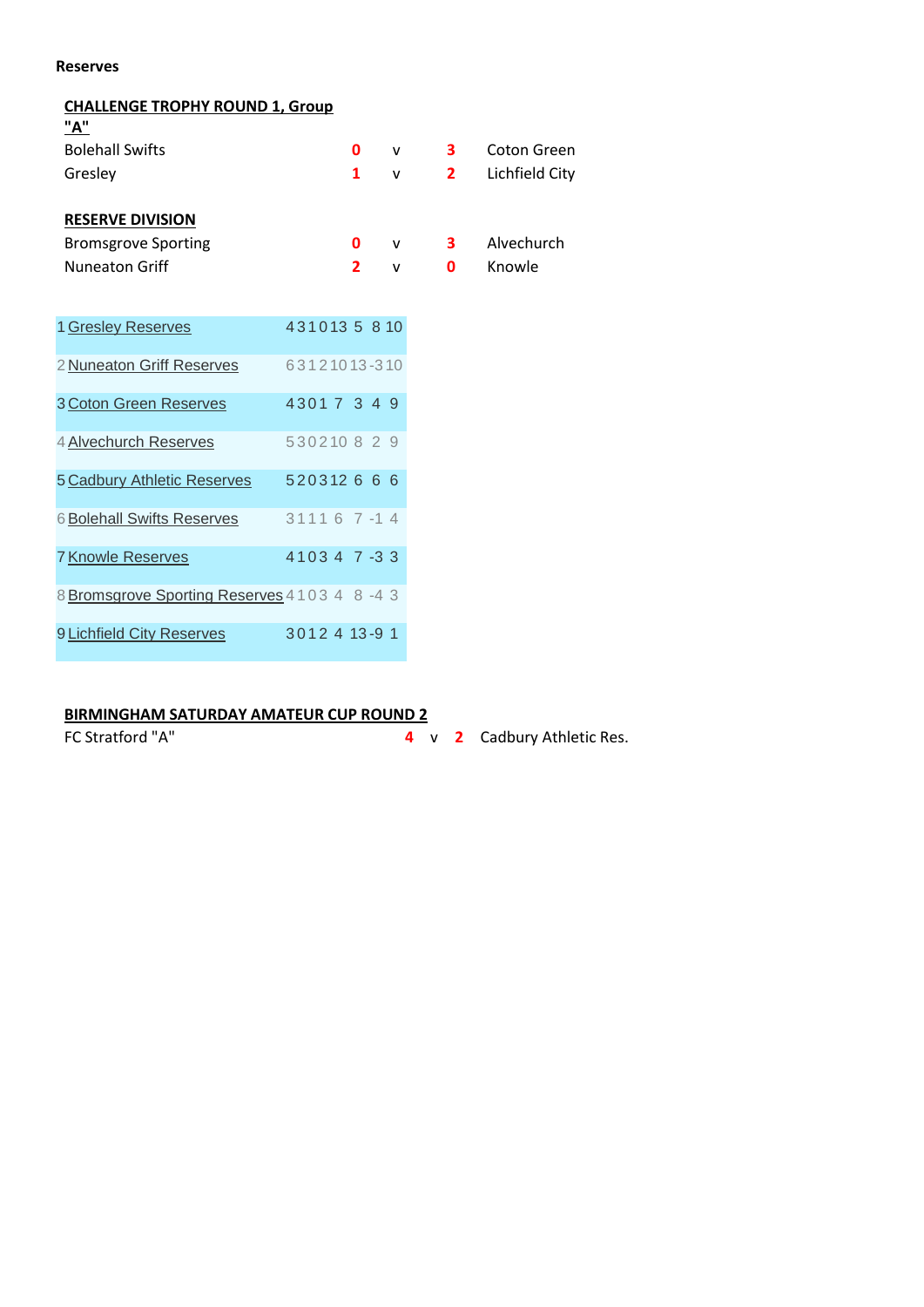## **Under 21 Division**

## **CHALLENGE BOWL ROUND 2**

| 1 | 4p5          | 1 | <b>Aylestone Park</b>       |
|---|--------------|---|-----------------------------|
| 2 | v            | 4 | <b>Boldmere St Michaels</b> |
|   |              |   |                             |
|   |              |   |                             |
| 3 | v            | 1 | Leicester Nirvana           |
| 1 | ٧            | 1 | Milton Keynes College       |
|   |              |   |                             |
|   |              |   |                             |
| P | $\mathsf{v}$ | P | <b>Brocton</b>              |
| 2 | ٧            | 0 | <b>Rushall Olympic</b>      |
| 9 | v            | 0 | Droitwich Spa G & B         |
| 3 | ٧            | 3 | <b>Heath Hayes</b>          |
|   |              |   |                             |

| 1 Bedworth United U21                                                       |  |  |  | 10721251312231 Worcester City U21                           |  | 9 612331419 19 |  |
|-----------------------------------------------------------------------------|--|--|--|-------------------------------------------------------------|--|----------------|--|
| 2 Tamworth U21                                                              |  |  |  | 8 71031 5 26 22 2 Heath Hayes U21                           |  | 9 531291613 18 |  |
| 3 FCV Reds U21                                                              |  |  |  | 8 50322 11 11 15 3 Boldmere St Michaels U21 1052334 2014 17 |  |                |  |
| 4 Coventry United U21                                                       |  |  |  | 8 42223 11 12 14 4 Evesham United U21                       |  | 1052323149 17  |  |
| 5 Leicester Nirvana U21                                                     |  |  |  | 114251724 -7 14 5 Brocton U21                               |  | 6 501199 10 15 |  |
| 6 Coleshill Town U21                                                        |  |  |  | 9 3422011 9 13 6 Continental Star U21                       |  | 9 42326224 14  |  |
| 7 Quorn U21                                                                 |  |  |  | 9 4141613 3 13 7 Wychall Wanderers U21                      |  | 103432537-1213 |  |
| 8 Milton Keynes College U21                                                 |  |  |  | 8 4131614 2 13 8 H.O.W. Academy U21                         |  | 103161924-5 10 |  |
| 9 Aylestone Park U21                                                        |  |  |  | 104061624 -8 12 9 Rushall Olympic U21                       |  | 7 3049 15-6 9  |  |
| 10 Atherstone Town U21                                                      |  |  |  | 8 206 16 34 - 18 6 10 AFC Redditch U21                      |  | 8 2151522-7 7  |  |
| 11 Kettering Town U21                                                       |  |  |  | 8 107 5 21-16 3 11 Highgate United U21                      |  | 8 2151427-137  |  |
| 12 AFC Rushden & Diamonds Elite U21 7 016 1 27-26 1 12 Droitwich Spa BG U21 |  |  |  |                                                             |  | 101361233-216  |  |
|                                                                             |  |  |  |                                                             |  |                |  |

1[3Sutton Coldfield Town U21](http://fulltime-league.thefa.com/DisplayTeam.do;jsessionid=473E89DB0FDFC49D226F11B6BDC056DA?divisionseason=281493970&teamID=743809433) 6 0 4 2 10 15 -5 4

#### **BIRMINGHAM SATURDAY AMATEUR CUP ROUND 2**

| Athletic Sparta           |  | 4 v 3 Highgate United u21                |
|---------------------------|--|------------------------------------------|
| Gurdwara GNP              |  | 1 v 5 Atherstone Town u21                |
| Burton Town "A"           |  | <b>7</b> v <b>1</b> Continental Star u21 |
| Sutton Coldfield Town u21 |  | <b>1 2p4 1</b> Coleshill North Warwick   |
| Tamworth u21              |  | 2 v 0 Coventry United u21                |

#### **NORTHAMPTONSHIRE LOWER JUNIOR CUP ROUND 2**

| Kettering Town u21 |  |  |
|--------------------|--|--|
|--------------------|--|--|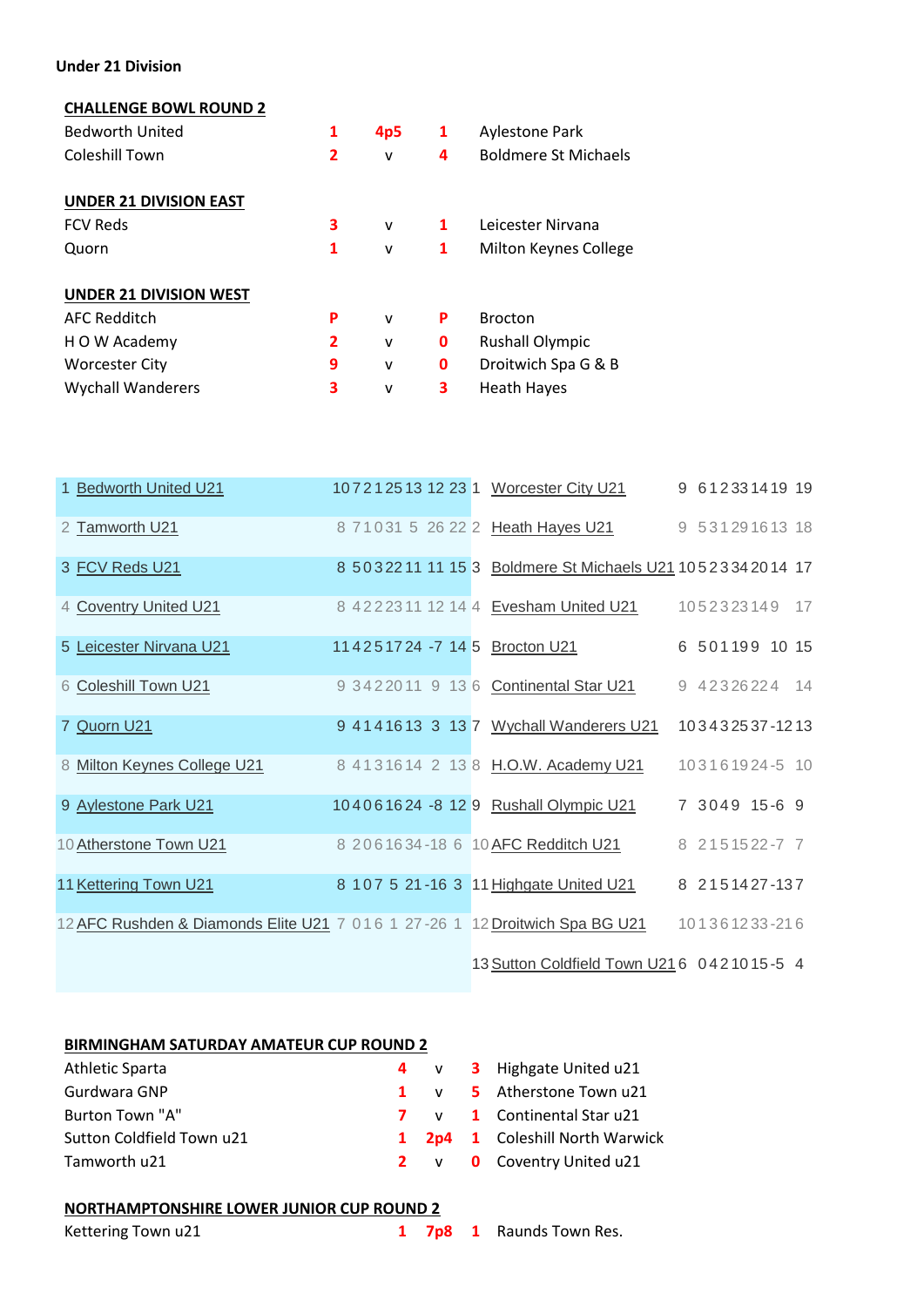# **Leading scorers**

**Premier Division**

| <b>Marco Adaggio</b>         | <b>Highgate United</b>                  | 17 |
|------------------------------|-----------------------------------------|----|
| <b>Kyle Brady</b>            | <b>AFC Wulfrunians, Sporting Khalsa</b> | 15 |
| Lei Brown                    | <b>Highgate United</b>                  | 15 |
| <b>Aaron Lloyd</b>           | <b>Stourport Swifts</b>                 | 15 |
| <b>Dave Reynolds</b>         | <b>Worcester City</b>                   | 14 |
| <b>David Meese</b>           | <b>Sporting Khalsa</b>                  | 14 |
| <b>Steve Hole</b>            | Haughmond                               | 13 |
| <b>Ryan Nesbitt</b>          | <b>Boldmere St Michaels</b>             | 13 |
| <b>Elliott Reeves</b>        | <b>Heanor Town</b>                      | 13 |
| <b>Shay Brennan</b>          | <b>Shepshed Dynamo</b>                  | 11 |
| <b>Ryan Harkin</b>           | <b>Coventry Sphinx</b>                  | 11 |
| <b>Martin Smyth</b>          | Rocester                                | 11 |
| <b>Reuben Wiggins-Thomas</b> | <b>Rugby Town</b>                       | 11 |
| <b>Joe Boachie</b>           | <b>Loughborough University</b>          | 10 |
| <b>Robbie Bunn</b>           | <b>Bromsgrove Sporting</b>              | 10 |
| <b>Luke Crosby</b>           | <b>South Normanton Athletic</b>         | 10 |
| <b>Matt Gardner</b>          | <b>Coleshill Town</b>                   | 10 |
| <b>Mitch Piggon</b>          | <b>Coventry United</b>                  | 10 |
| <b>Jack Till</b>             | <b>Lye Town</b>                         | 10 |
| <b>Nick Turton</b>           | <b>AFC Wulfrunians</b>                  | 10 |
| <b>Craig Bannister</b>       | <b>Sporting Khalsa</b>                  | 9  |
| <b>Jake Betts</b>            | <b>Shepshed Dynamo</b>                  | 9  |
| <b>Mark Danks</b>            | <b>Worcester City</b>                   | 9  |
| <b>Kevin Hemagou</b>         | <b>South Normanton Athletic</b>         | 9  |
| <b>Liam Hurst</b>            | <b>Shepshed Dynamo</b>                  | 9  |
| <b>Jordan Nadat</b>          | <b>Coleshill Town</b>                   | 9  |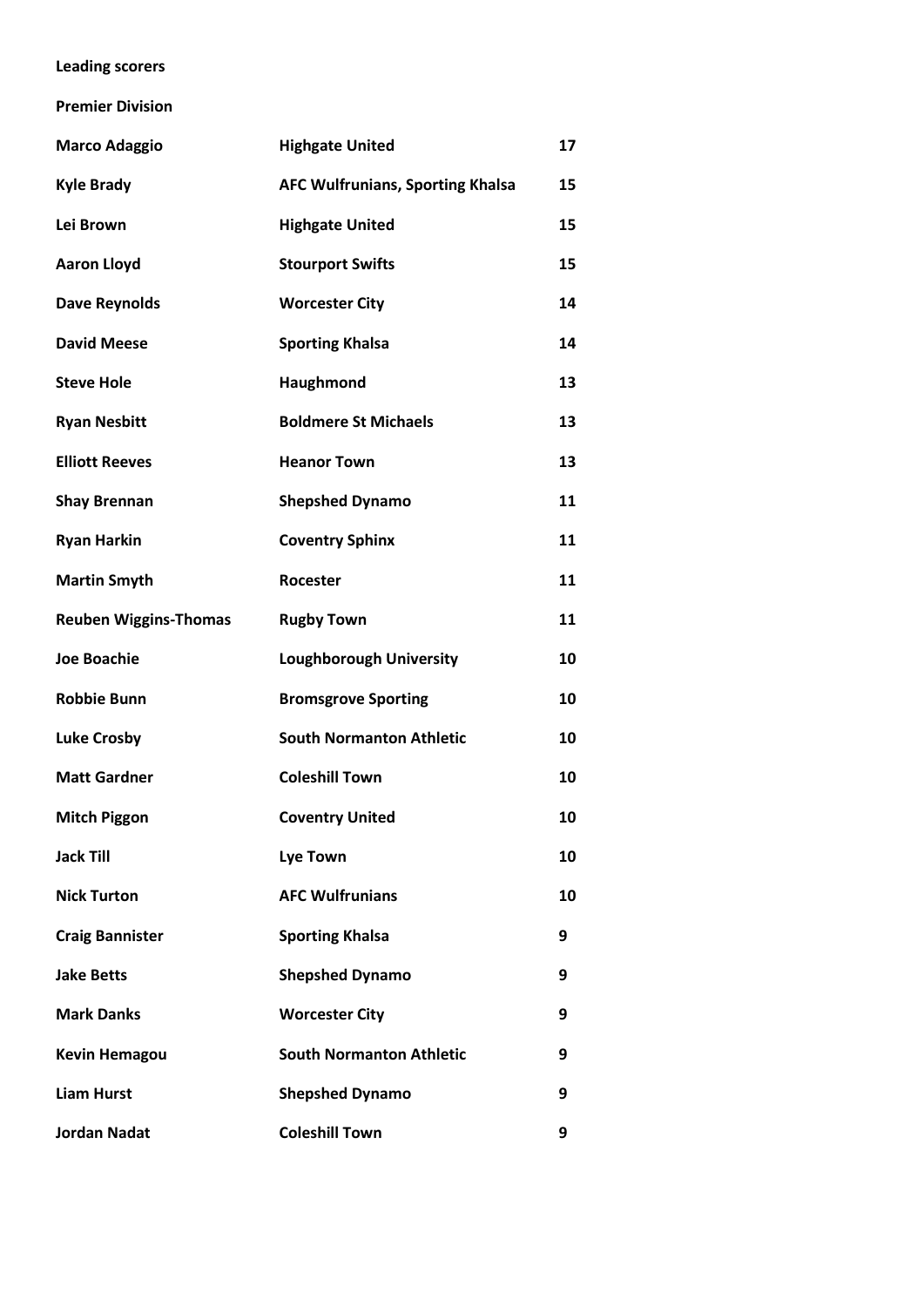| <b>Simeon Cobourne</b> | <b>Heather St Johns</b>             | 23 |
|------------------------|-------------------------------------|----|
| <b>Daniel Carter</b>   | Littleton                           | 18 |
| <b>Alex Naughton</b>   | <b>Atherstone Town</b>              | 17 |
| <b>Regan Smith</b>     | <b>Heath Hayes</b>                  | 17 |
| <b>Paul Sullivan</b>   | <b>Walsall Wood</b>                 | 16 |
| <b>Steve Hart</b>      | <b>Hinckley AFC</b>                 | 15 |
| <b>George Bowerman</b> | <b>Hinckley AFC</b>                 | 14 |
| <b>Andy Nicol</b>      | <b>Studley</b>                      | 12 |
| <b>Odane Barnes</b>    | <b>Cadbury Athletic</b>             | 11 |
| <b>Daniel Carter</b>   | <b>Paget Rangers</b>                | 11 |
| <b>Kyle Esplin</b>     | <b>Uttoxeter Town</b>               | 11 |
| <b>Joe Hartshorne</b>  | <b>Brocton</b>                      | 11 |
| <b>Alex Marshall</b>   | <b>Ilkeston Town</b>                | 11 |
| <b>Joey Butlin</b>     | <b>Walsall Wood</b>                 | 10 |
| <b>Tony Clarke</b>     | <b>Walsall Wood</b>                 | 10 |
| <b>Greg Downes</b>     | <b>Leicester Road</b>               | 10 |
| <b>Nuno Gomes</b>      | <b>Leicester Road</b>               | 10 |
| <b>Dan Griffiths</b>   | <b>Lichfield City</b>               | 9  |
| <b>Michael Wright</b>  | Pershore Town / Littleton           | 9  |
| <b>Jamie Clarke</b>    | <b>Pershore Town</b>                | 8  |
| <b>Montel Gibson</b>   | <b>Ilkeston Town</b>                | 8  |
| <b>Paul McMahon</b>    | <b>Brocton</b>                      | 8  |
| <b>Ryan Pace</b>       | <b>Coventry Alvis/Stafford Town</b> | 8  |

**Shane Benjamin (Heather St Johns), Jordan Evans (Lichfield City), Luke Church, Sean Kavanagh, Adam Knight (Racing Club Warwick), Mitch Thompson (Atherstone Town), Josh Westwood (Studley) and Dave Yonwin (Heather St Johns) all on 7 goals**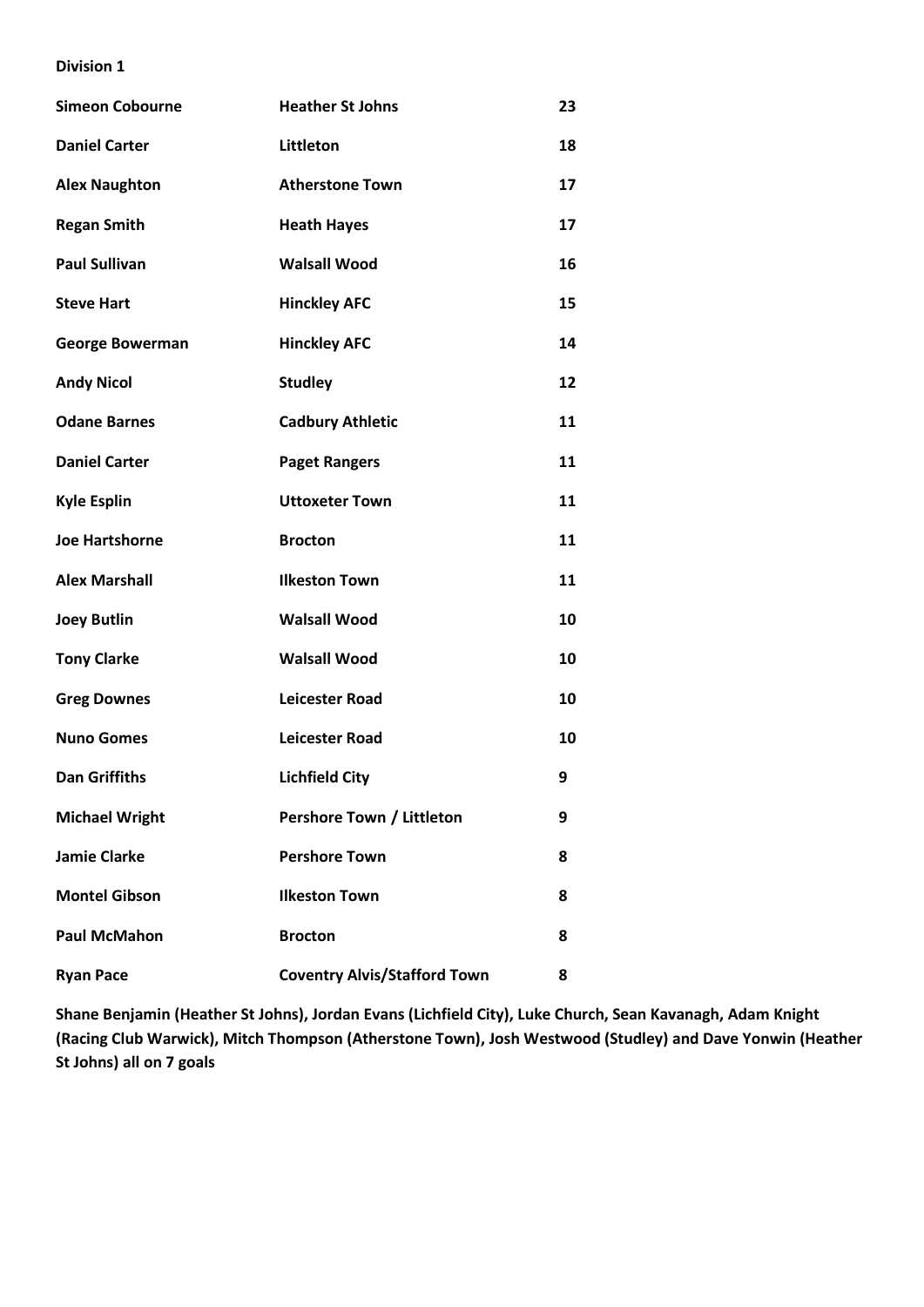| <b>Stuart Hendrie</b>     | <b>Montpellier</b>         | 18                       |
|---------------------------|----------------------------|--------------------------|
| <b>Tom Smith</b>          | <b>NKF Burbage</b>         | 14                       |
| <b>Jess Adcock</b>        | <b>NKF Burbage</b>         | 13                       |
| <b>Trea Bertie</b>        | <b>Smithswood Firs</b>     | 13                       |
| <b>Martin Crawford</b>    | <b>Smithswood Firs</b>     | 12                       |
| <b>Steve Ruck</b>         | <b>Knowle</b>              | 12                       |
| <b>Ryan Walker</b>        | Hampton                    | 10                       |
| <b>Callum Coyle</b>       | <b>Moors Academy</b>       | 9                        |
| <b>Adam Garmson</b>       | <b>Northfield Town</b>     | 8                        |
| <b>Dominic Strevens</b>   | <b>Barnt Green Spartak</b> | 8                        |
| <b>Ryan Andrews</b>       | <b>Moors Academy</b>       | 7                        |
| <b>Alex Coultas</b>       | <b>NKF Burbage</b>         | $\overline{\phantom{a}}$ |
| <b>Umit Eminoglu</b>      | Feckenham                  | 7                        |
| <b>Adam Goodby</b>        | <b>Coton Green</b>         | 7                        |
| <b>Chris Lloyd</b>        | <b>Smithswood Firs</b>     | 7                        |
| <b>Andrew Millan</b>      | <b>Coton Green</b>         | $\overline{\mathbf{z}}$  |
| <b>Cameron Moriarty</b>   | <b>Bloxwich Town</b>       | $\overline{\mathbf{z}}$  |
| <b>Ashanti Price</b>      | <b>Moors Academy</b>       | 7                        |
| <b>Ainsley Seivwright</b> | Hampton                    | 7                        |
| <b>Nathan Astill</b>      | <b>NKF Burbage</b>         | 6                        |
| James Lemon               | <b>Droitwich Spa</b>       | 6                        |
| <b>Sam Melia</b>          | <b>Bloxwich Town</b>       | 6                        |
| <b>Daniel Murphy</b>      | Feckenham                  | 6                        |
| <b>Kelsn Shepard</b>      | <b>Montpellier</b>         | 6                        |
| <b>Ellis Blakemore</b>    | <b>Fairfield Villa</b>     | 5                        |
| <b>Jake Garner</b>        | <b>NKF Burbage</b>         | 5                        |
| <b>Daniel Pitt</b>        | <b>Fairfield Villa</b>     | 5                        |
| <b>Reuel Prescod</b>      | <b>Barnt Green Spartak</b> | 5                        |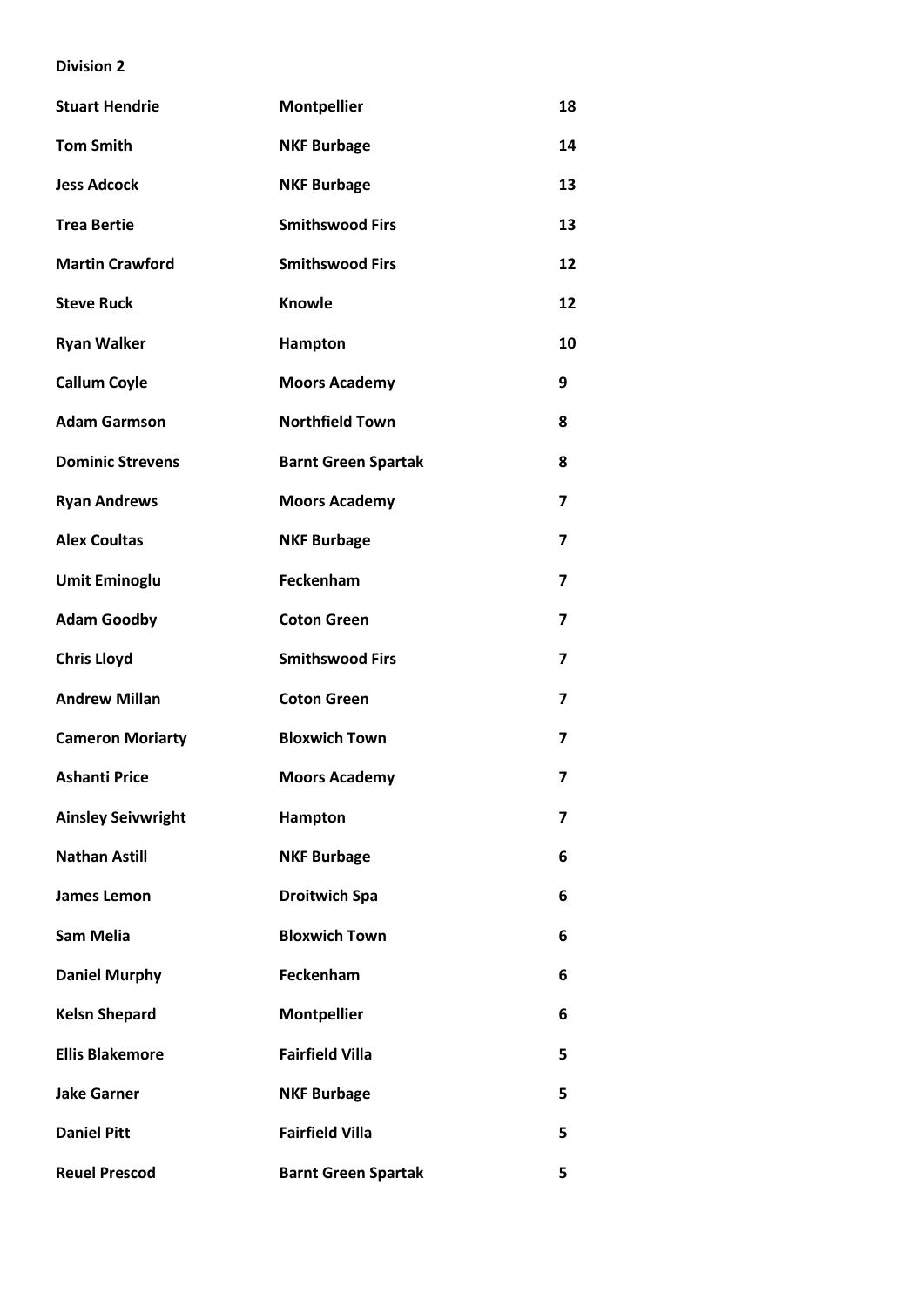| <b>James Gifford</b>      | <b>FC Stratford</b>                         | 17 |
|---------------------------|---------------------------------------------|----|
| <b>Jimmy Ward</b>         | <b>Alcester Town</b>                        | 13 |
| <b>Reece Gibson</b>       | <b>Boldmere Sports &amp; Social Falcons</b> | 12 |
| <b>Dylan Parker</b>       | <b>FC Stratford</b>                         | 12 |
| <b>Nathan Davies</b>      | <b>Inkberrow</b>                            | 11 |
| <b>James Drinkwater</b>   | <b>Shipston Excelsior</b>                   | 11 |
| <b>Louis Mann</b>         | <b>Bartestree</b>                           | 10 |
| <b>Ellis Kalach</b>       | <b>Alcester Town</b>                        | 7  |
| <b>Thomas Cuppleditch</b> | <b>Coventrians</b>                          | 6  |
| <b>Tyler Haddow</b>       | <b>Coventrians</b>                          | 6  |
| <b>Jonathan Hamer</b>     | <b>AFC Solihull</b>                         | 6  |
| <b>Jake Harris</b>        | <b>Shipston Excelsior</b>                   | 6  |
| <b>Ben Hill</b>           | <b>FC Stratford</b>                         | 6  |
| <b>Matthew Lewis</b>      | <b>Boldmere Sports &amp; Social Falcons</b> | 6  |
| <b>Andy Matthews</b>      | <b>AFC Solihull</b>                         | 6  |
| <b>Tom Parnaby</b>        | <b>FC Stratford</b>                         | 6  |
| <b>Marc Avery</b>         | <b>Bartestree</b>                           | 5  |
| <b>William Beach</b>      | <b>Alcester Town</b>                        | 5  |
| <b>James Clarke</b>       | <b>Boldmere Sports &amp; Social Falcons</b> | 5  |
| <b>Kyle Hudlin</b>        | <b>Castle Vale Town</b>                     | 5  |
| Josh O'Reilly             | <b>CT Shush</b>                             | 5  |
| <b>Tom Rawlings</b>       | <b>GNP Sports</b>                           | 5  |
| <b>Daniel Stokes</b>      | <b>FC Stratford</b>                         | 5  |
| <b>Ashley Wilkes</b>      | <b>FC Stratford</b>                         | 5  |

**Abubaker Abdulkarim (Birmingham Tigers), Charlie Cook (GNP Sports), Daniel Fleming (Boldmere Sports & Social Falcons), Joe Godson (Shipston Excelsior), Brad Hands (Inkberrow), Abdullah Kenewa (Birmingham Tigers), Miles Langford (Bartestree), Jake Montgomery (Central Ajax), Leigh Phillips (GNP Sports), Elliott Price (AFC Solihull) and Younes Touati (Birmingham Tigers) all on 4 goals**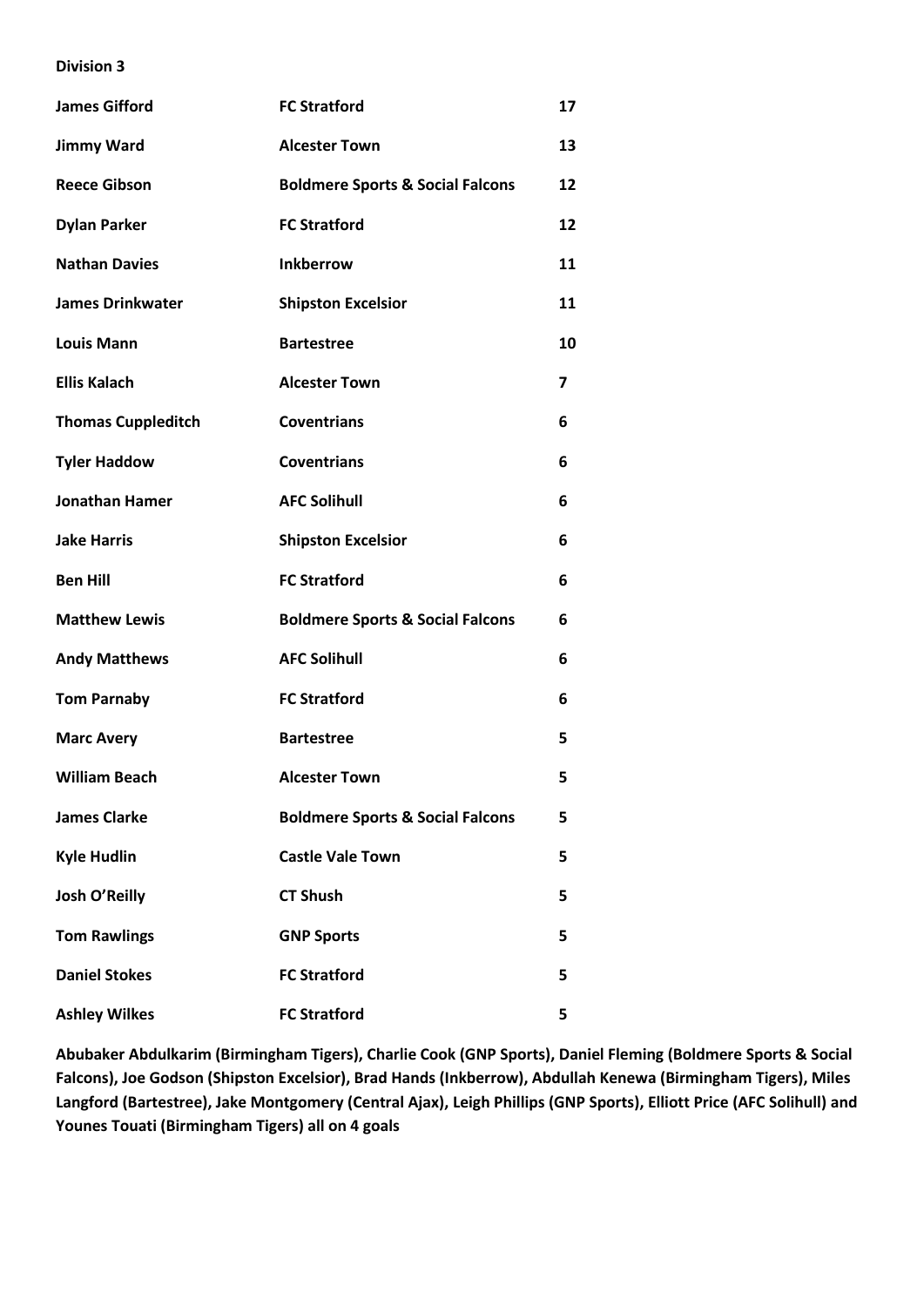#### **Reserves**

| <b>Dean Fisher</b>          | Alvechurch              | 10 |
|-----------------------------|-------------------------|----|
| <b>Sam Hammerton</b>        | Gresley                 | 9  |
| <b>Kane Lee</b>             | Gresley                 | 7  |
| <b>Jarrell Hylton</b>       | <b>Cadbury Athletic</b> | 6  |
| <b>Liam Arrowsmith</b>      | <b>Coton Green</b>      | 5  |
| <b>Josh Dutton</b>          | Gresley                 | 5  |
| <b>Chris Hughes-Tranter</b> | <b>Cadbury Athletic</b> | 5  |
| <b>Lewis Brade</b>          | Alvechurch              | 4  |
| <b>Zakim Evans</b>          | Gresley                 | 4  |
| <b>Ethan Hanks</b>          | <b>Alvechurch</b>       | 4  |
| <b>Daniel Lawrence</b>      | Alvechurch              | 4  |
| <b>Harry Landsowne</b>      | Gresley                 | 4  |
| <b>Elliot Nash</b>          | <b>Alvechurch</b>       | 4  |
| <b>Charlie Griffths</b>     | <b>Knowle</b>           | 3  |
| <b>Curtis Haynes</b>        | <b>Coton Green</b>      | 3  |
| <b>Harry Hughes</b>         | Gresley                 | 3  |
| <b>Marc Johnston</b>        | <b>Nuneaton Griff</b>   | 3  |
| <b>Jordon Lewis</b>         | <b>Lichfield City</b>   | 3  |
| <b>Chanda Mulenga</b>       | <b>Nuneaton Griff</b>   | 3  |
| <b>Corey Virgo-Broom</b>    | <b>Alvechurch</b>       | 3  |
| <b>Liam Wickett</b>         | <b>Bolehall Swifts</b>  | 3  |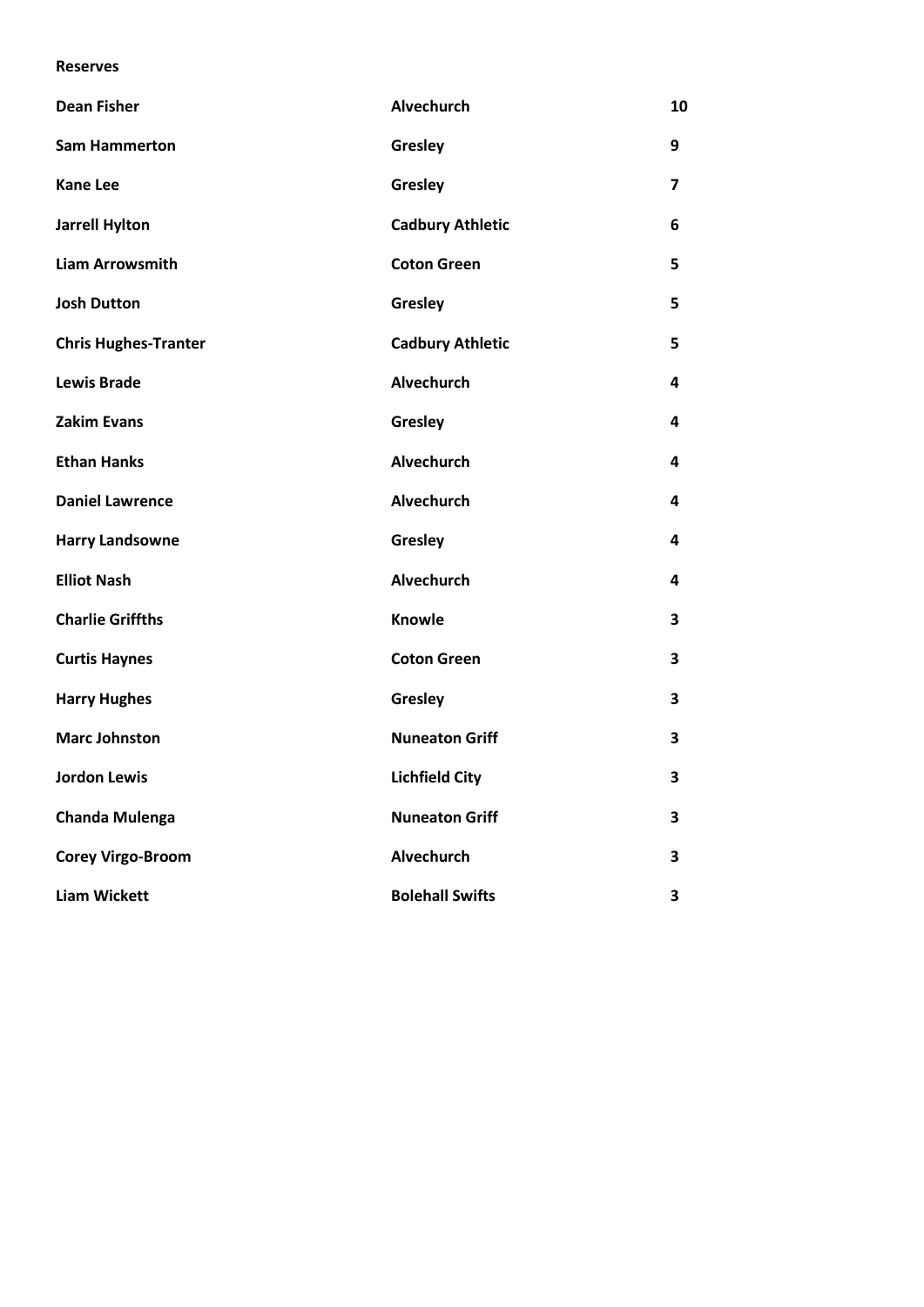#### **Under 21**

| <b>Joel Steer</b>            | <b>Tamworth</b>              | 16             |
|------------------------------|------------------------------|----------------|
| <b>Ewan Dunbar</b>           | <b>Evesham United</b>        | 12             |
| <b>Liam Lockett</b>          | <b>Worcester City</b>        | 10             |
| <b>Ryan Palmer</b>           | <b>Coventry United</b>       | 10             |
| <b>Praise Anyanegbu</b>      | <b>Highgate United</b>       | 9              |
| <b>Alex Knight</b>           | <b>Tamworth</b>              | 9              |
| <b>Sam Jeeves</b>            | <b>Boldmere St Michaels</b>  | 8              |
| <b>Bailey Fuller</b>         | H.O.W. Academy               | $\overline{7}$ |
| <b>David King-Marstaller</b> | <b>Milton Keynes College</b> | $\overline{7}$ |
| <b>Samuel Major-Beddoes</b>  | <b>Evesham United</b>        | $\overline{7}$ |
| <b>Jordan Thompson</b>       | <b>Continental Star</b>      | 7              |
| <b>Ryan Brooks</b>           | <b>Boldmere St Michaels</b>  | 6              |
| Sam McGonaghy                | <b>Wychall Wanderers</b>     | 6              |
| <b>Jordan McKenzie</b>       | <b>AFC Redditch</b>          | 6              |
| <b>Yasin Peart</b>           | <b>Boldmere St Michaels</b>  | 6              |
| <b>Chandler Pegg</b>         | <b>Tamworth</b>              | 6              |

**Shay Beeby (Aylestone Park), Matthew Beedell (Brocton), Jack Fox (Wychall Wanderers), Keaton Francis-Balou (Coventry United), Samuel Holden (Bedworth United), Brandon Jarrett (Quorn), Riley Keasey (Worcester City), Andre Lawrence (Sutton Coldfield Town), Jordan Lovell (Continental Star), Lewis Ludford (Coventry United), Dean Master (Leicester Nirvana), Declan McMahon (Brocton), Brandon Taverner (FCV Reds) and Kai Williams (Bedworth United) all on 5 goals**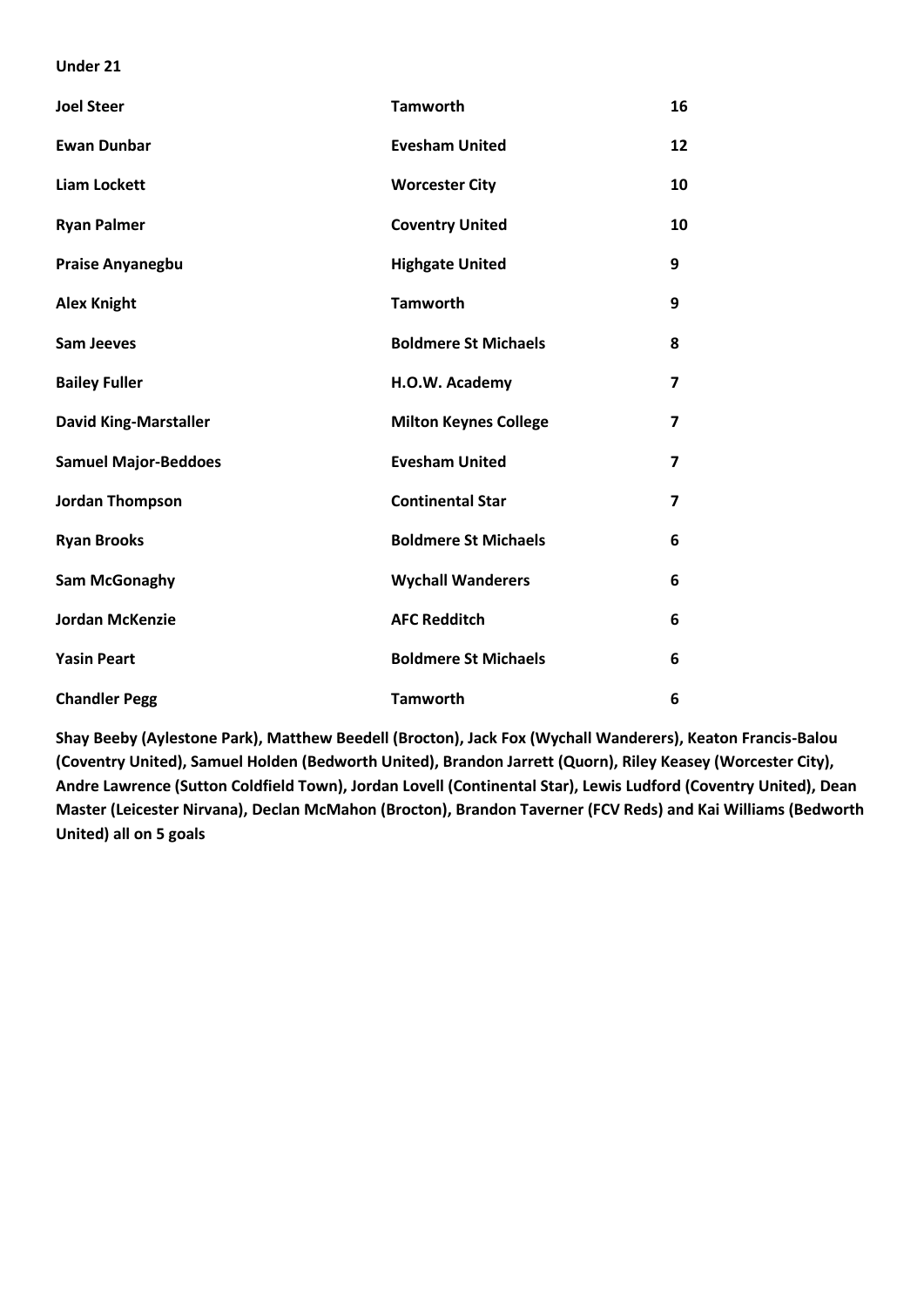## **Preview**

## **FA Vase Round 2**

# **Brocton (MFL1) vs Shepshed Dynamo (MFLP)**

The Badgers have struggled this season following their relegation from the Premier Division last season. Most of the games have been tight with a lack of finishing leaving them in the lower reaches of Division 1. Shepshed had an excellent FA Cup run including a stunning thrashing of Evostik South Leek Town. Goals have come freely for them and they are in a good position to mount a promotion challenge in the Premier Division. The visitors will start as favourites but there may not be a lot in it.

# **Coleshill Town (MFLP) vs** Blaby & Whetstone Athletic (EMCL)

Last year's beaten semi-finalists Coleshill Town have made an excellent start to the season, sitting proudly on top of the Premier Division after just missing out to Alvechurch last season. Their run in the competition last season will have whetted their appetite for more of the same. Visitors Blaby & Whetstone Athletic are third in the East Midlands Counties League but two defeats in their last two games, a 10-2 hammering at Heather ST Johns in the County Cup and a 3-1 defeat at Holbrook Sports in the league will have dented their confidence. Hard to see beyond a win for The Colemen.

# **Hinckley AFC (MFL1) vs** AFC Mansfield (NECL)

Hinckley enjoyed a fantastic run in the competition last season being narrowly beaten by Buckland Athletic after holding the lead. Their league form is good, last week's win over rivals Leicester Road cementing fifth place. Under new manager Dale Belford, they have seen an influx of youth and experience, much needed after several players followed former manager Carl Abbott to Market Drayton Town. AFC Mansfield lie 3<sup>rd</sup> in the North East Counties League and will provide a stern challenge. A good FA Cup run included a win at Premier Division Quorn with striker Oliver Fearon scoring a hat-trick. Fearon has 22 goals this season and is a big, literally, threat. This should be a superb game in front of a big crowd

## Kimberley Miners Welfare (EMCL) **vs Stourport Swifts (MFLP)**

Kimberley are 5th in the East Midlands Counties league and knocked Division Stafford Town out of the competition in the previous round. They are unbeaten at home with four wins and three draws in their seven games. Swifts have had a great run with one defeat, at the hands of Sporting Khalsa, in their last 11 games. If they can take their league form into the game, they should make it through to Round 3

## **Quorn (MFLP) vs Coventry United (MFLP)**

A meeting of two Premier Division sides in contrasting positions in the league table. Quorn are in the bottom three and have struggled to string results together this season. A 4-3 win at Bardon Hill in the previous round saw them into this tie and a recent 3-0 home win over Lye Town indicates that they are more than capable of making progress. Coventry United have been around the top 6 all season but 5 points from their last four league games, including a 3- 0 defeat last week at Sporting Khalsa, has seen them slip away from the promotion spots. On paper, United will start as slight favourites but this could go to a replay.

## **Racing Club Warwick (MFL1) vs** Alsager Town (NWCL1)

An intriguing tie at Townsend Meadow. Racing Club Warwick have won four on the trot and have been scoring freely and, more importantly, keeping clean sheets. A top ten position in an increasingly competitive division is a good start to the season. Alsager Town are 4<sup>th</sup> in Division 1 of the North West Counties league and are unbeaten in seven. In Michael Lennon, they have a vastly experienced non-league goalscorer in their ranks and he will have to be watched. Another tight game.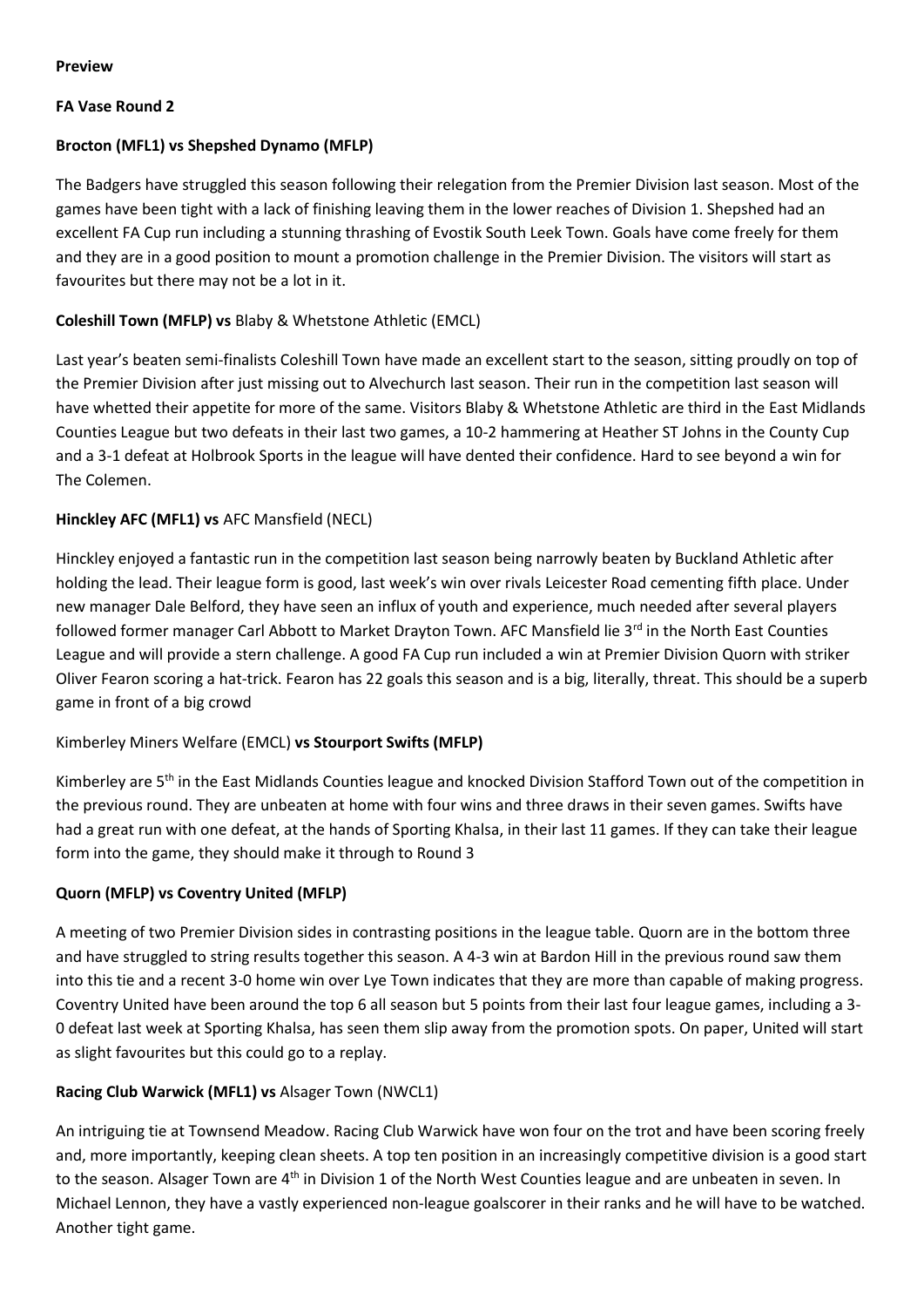## **Sporting Khalsa (MFLP) vs Bromsgrove Sporting (MFLP)**

The game of the entire 2<sup>nd</sup> Round, pitches two of the top three in the Premier Division together. Sporting Khalsa are on a remarkable run of 15 games unbeaten which has seen them rocket up the table after a slow start to the season. The introduction of Kyle Brady from AFC Wulfrunians has added a new dimension to the side as last week's 3-0 victory over Coventry United showed. Bromsgrove Sporting reached the semi-final of the competition last season and were unlucky to lose to Cleethorpes Town over the two legs. They have made the step up to the Premier Division and carried on where they left off. Last week's defeat at Highgate United stopped them from going top of the table but it is clear they will be one of the sides in the promotion fight come May. A real battle of the heavyweights and a shame that one of the MFLs best chances for a long run in the competition will have to go out of the competition.

# **Walsall Wood (MFL1) vs** Holbeach United (UCL)

Walsall Wood have rebuilt their side following relegation at the end of last season and 34 points from 39 clearly indicates that the side has gelled together. An immediate return to the Premier Division is their undoubted target but a run in the FA Vase will rekindle memories of their epic tussle with Guernsey a few seasons ago. The Wood have goals throughout the side with Paul Sullivan leading the way on 16 goals. Holbeach United make the long journey from Lincolnshire and they are 9<sup>th</sup> in the United Counties league with games in hand on the sides above them. Three away wins on the trot show that they are not a side to be under estimated. Form points to a home win albeit a close one.

# Willand Rovers (WL) **vs Westfields (MFLP)**

Westfields travel to Devon to face Willand Rovers who are 2<sup>nd</sup> in the Toolstation Western League. 7 wins out of the last 8 including a stunning 7-1 win over league rivals Street, the current league leaders, in the previous round of the Vase go to show the tough task ahead of the MFL side. Westfields have been playing catch up in the Premier Division thanks to another decent run in the FA Cup. Recent form is good, and goals have been flowing with new recruit Mark Magee leading the way along with the returning Jamie Molyneux. Should be a good game this and Westfields will have to be on their game if they are to make it through to Round 3.

## Wolverhampton Sporting Community (WMRL) **vs Rugby Town (MFLP)**

Runaway leaders of the West Midlands Regional League, Wolverhampton Sporting Community, have had a phenomenal start to the season with 1 defeat and 13 wins in the league. Goals have been flowing with Tom Hill their leading scorer on 19 goals. They beat Step 5 Stavely Miners Welfare 4-2 in the previous round at Pride Park, so they already have a giantkilling under their belts. Rugby Town have not found the Premier Division easy following their relegation from the Evostik league last season. Mid table is not where they expected to be and with just one point from their last 4 league games, they come into this game short on confidence. Despite the lower level, Sporting must start as favourites.

## **Worcester City (MFLP) vs Highgate United (MFLP)**

Another game between two in-form Premier Division sides. Worcester City, in their first season at Step 5 following their drop of three divisions, have made a good start to the season and are in 4<sup>th</sup> place in the table. They have been scoring plenty of goals, particularly at The Victoria Ground with Dave Reynolds, Mark Danks and Lee Hughes regularly on the scoresheet. Highgate had another slow start to the season but have more than made up for it of late with last week's win over Bromsgrove Sporting making people sit up and take note. Not surprisingly, the twin goal threats of Marco Adaggio and Lei Brown have been grabbing the headlines with 31 goals between them. Both sides can go a long way in the competition and it would be no great surprise if this went to a replay.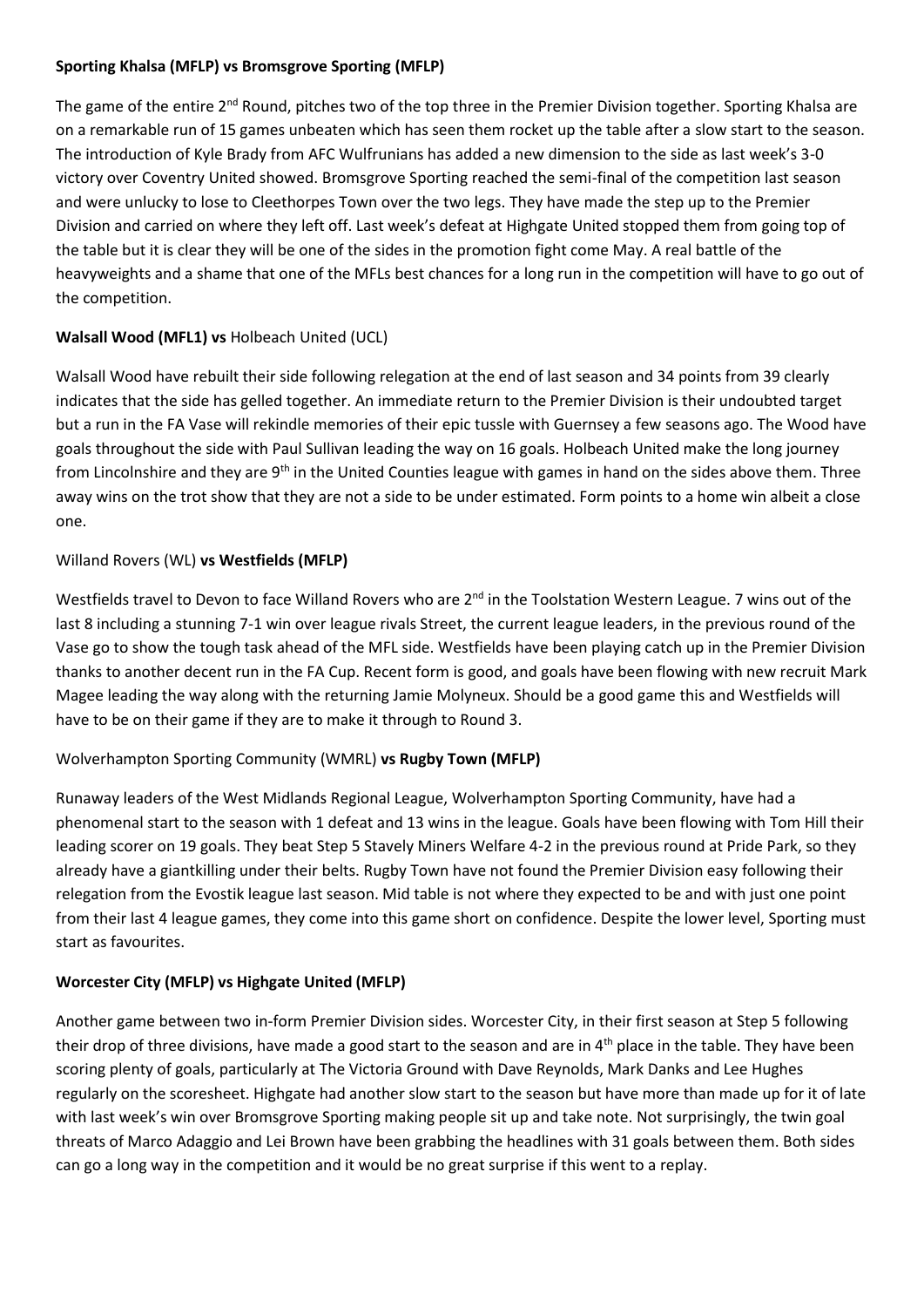#### **Premier Division**

**Coventry Sphinx** can close the gap on the top 4 if they can take all 3 points from their trip to **South Normanton Athletic**. The home side need a win to move away from the relegation zone. **Heanor Town** will climb into the top 6 with a win at **Boldmere St Michaels**, who climbed off the bottom with a win last weekend. **Rocester** had a good win last weekend and they host **Loughborough University** with an opportunity to pull further away from the foot of the table. Three points from the last 9 matches has seen **Lye Town** slip down the league table and they will be hoping for their first win in 10 when **Haughmond** visit Stourbridge Road.

### **Division 1**

Game of the day sees leaders **Studley** travel to 7th placed **Leicester Road**. 5 points from their last 12 has slowed Leicester Road's promotion push somewhat but they will be confident after already beating 2<sup>nd</sup> placed Walsall Wood at home this season. **Coventry Copsewood** have the chance to move into the top 4 should they beat **Littleton** at Allards Way. There should be plenty of goals at The Pingles Stadium when **Nuneaton Griff** host **Heath Hayes**. The visitors have drawn their last three away games 3-3 and it would be no surprise if it happened again. **Stafford Town** put an end to their run of defeats in midweek with an excellent victory at Lichfield City. They are on the road again this week to another Staffordshire rival in **Uttoxeter Town**. There is a big game at the bottom of the table at the SolarPV2020 King George V Stadium where **Pershore Town** entertain bottom club **Coventry Alvis**. 14th meets 15th at Rene Road where **Bolehall Swifts** entertain **Chelmsley Town** with both sides needing points to stay clear of the relegation battle. **Paget Rangers** have conceded 15 goals in their last three matches and they will need to be stronger defensively if they are to get anything out of their game at **Cadbury Athletic** who are without a win at home all season.

#### **Division 2**

Game of the day is at The Beehive as 3rd placed **Montpellier** host league leaders **NKF Burbage**. These sides had some titanic battles in Division 3 last season and this promises to be much of the same. A win for Montpellier would see the sides swap places on goal difference. Bottom side **Pelsall Villa** have a new look side and a home draw with Montpellier last week shows how far they have come. This week they travel to **Coton Green** who are 11<sup>th</sup>. No league game since October 14th has seen **Smithswood Firs** slip to 7th place and they have a good-looking fixture this week as they travel to Walshes Meadow to face **Droitwich Spa**. The other two promoted sides from last season go head to head at Tally Ho with **Moors Academy** hosting **Northfield Town**. Moors are unbeaten in 7 after a poor start while Northfield are 5th but have lost 3 out of the last 4. **Redditch Borough** are without a win in any competition since the beginning of September and they will be hoping to change this as they travel to mid-table **Earlswood Town**.

#### **Division 3**

Leaders **GNP Sports** can extend their lead at the top of the table should they pick up all three points at home to 15th placed **Leamington Hibernian**. **Bartestree** can retake second place should they pick up at least a point at home to **Boldmere Sports & Social Falcons**. **Castle Vale Town** picked up their first win of the season last Saturday and should they back that up with another 3 points at home to 14th placed **Continental Star**, they will be off the bottom of the table for the first time this season. **Alcester Town** will move into the top three if they can pick up all three points at 12th placed **Inkberrow**. **Shipston Excelsior** have conceded 10 goals in their last two games and they host **Enville Athletic** who have found goals hard to come by. **Central Ajax** welcome **Coventrians** to Ajax Park looking to maintain their unbeaten start to the season.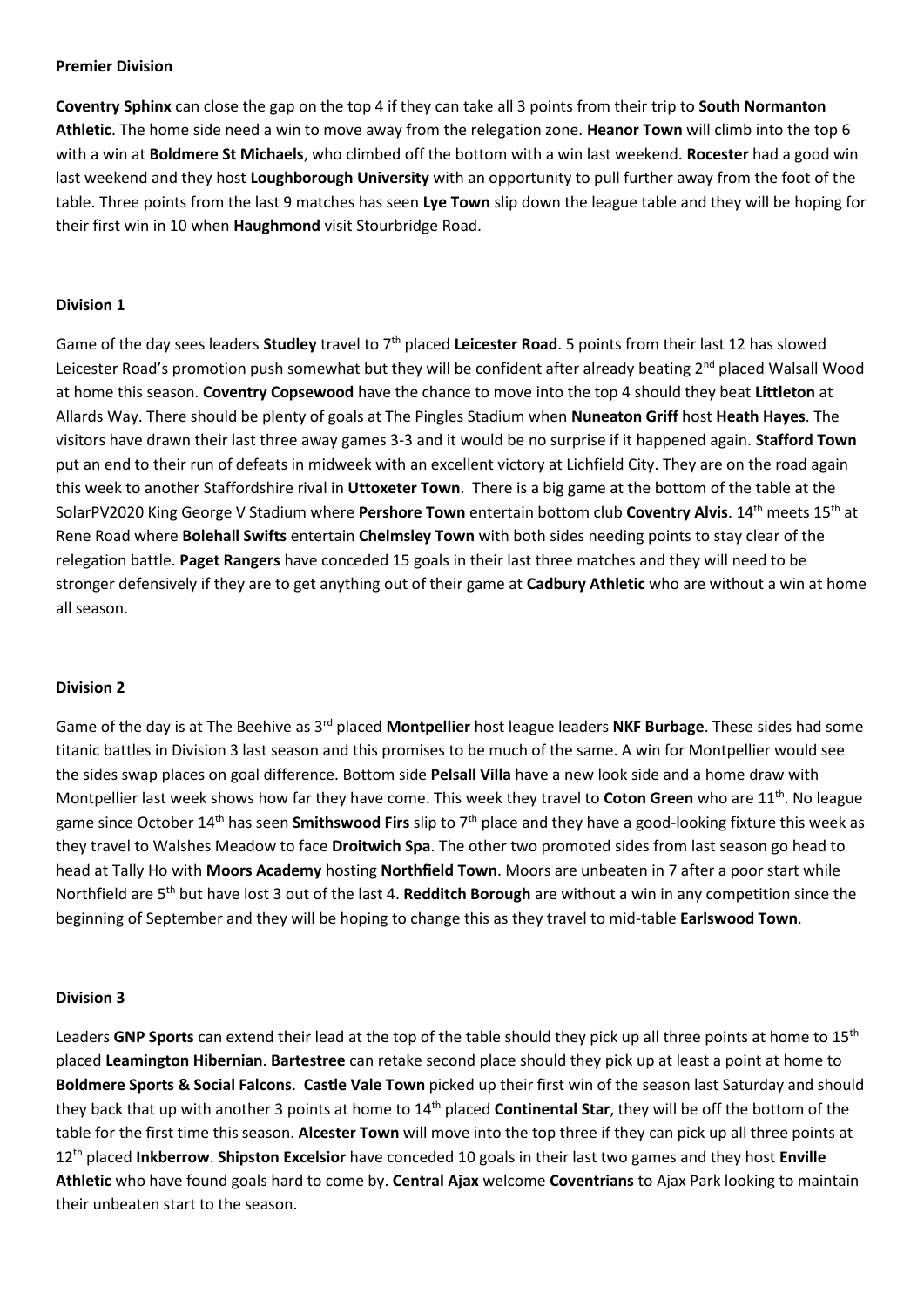## **Les James Challenge Cup Round 2**

Quarter Final places are up for grabs in the Les James Challenge Cup. **Barnt Green Spartak** have had a tough start to the season and four consecutive league defeats has left them in 15th place in Division 2. **Knowle**, on the other hand, are 4<sup>th</sup> with 6 wins and 6 defeats in the league. These sides met on the opening day of the season where Knowle ran out 5-2 winners. Expect the game at The Coppice to be much tighter. **Fairfield Villa** have been hit by injuries this season and their form in Division 2 has suffered. The return of Connor Collins has seen them score goals on a more frequent basis. Visitors **Birmingham Tigers** have made a solid start to life in Division 3 and, with two wins in their last two league games, they will fancy their chances of causing a shock.

## **Presidents Cup Round 2**

In the quarter final of the President's Cup, **Feckenham** welcome **Bloxwich Town** to The Entaco. Feckenham are in good form winning their last four games including a 1-0 victory in the league at Bloxwich. Bloxwich are without a win in their last 6 matches in all competitions but including in those 6 games is a home draw with leaders NKF Burbage.

## **Challenge Vase Round 1**

Round 1 of the Challenge Vase sees **CT Shush** host **AFC Solihull** with the winners travelling to Alcester Town in Round 2. CT Shush are  $7<sup>th</sup>$  in Division 3 with three wins out of four at home including a 4-1 win over visitors AFC Solihull back in August. That seems an age ago for Solihull whose recent form of four wins out of 4 has seen them rise to 6<sup>th</sup>. Not only are they winning but they have scored 19 goals in those four matches.